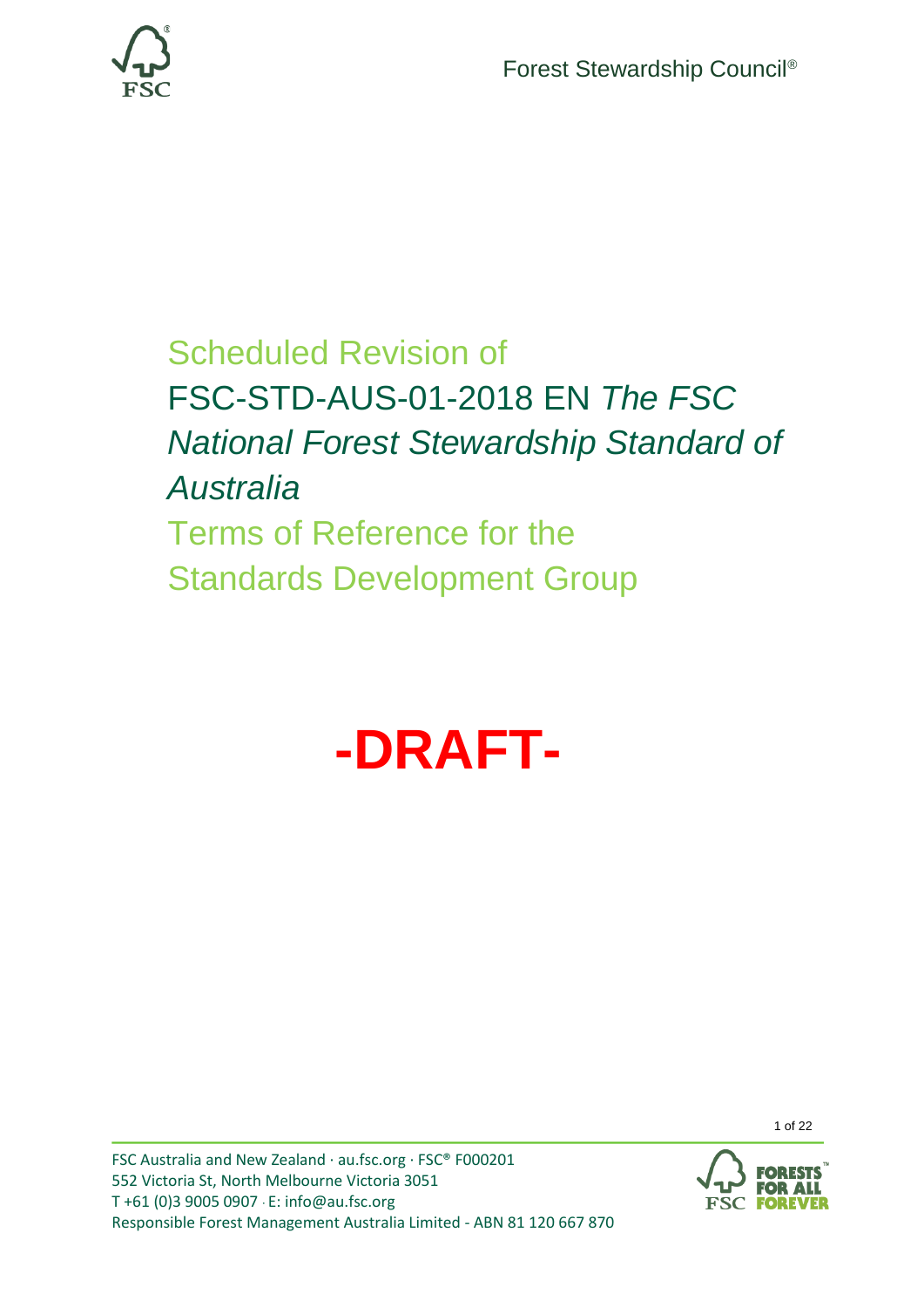# 1. BACKGROUND

Following a comprehensive process FSC-STD-AUS-01-2018 EN *The FSC National Forest Stewardship Standard of Australia* was approved in November 2018. Its publication marked an important milestone for responsible forest management in Australia and signified the first time economic, environmental and socials stakeholders reached consensus on the principles for responsible forest management in the country. While this undertaking was lengthy and detailed, the result was an outstanding forest management standard.

In accordance with the requirements in FSC-STD-60-006 V1-2 EN *[Process Requirements](https://fsc.org/en/document-centre/documents/resource/259)  [for the Development and Maintenance of National Forest Stewardship Standards](https://fsc.org/en/document-centre/documents/resource/259)*, FSC ANZ have reviewed the performance of FSC-STD-AUS-01-2018 EN. The review highlighted that:

- Standard users and the FSC ANZ membership believe the standard has performed well. They have however identified certain changes that could improve the relevance of the standard and its implementation in the field.
- There have been several changes to the associated elements of the FSC system that must be incorporated into the standard. Most notably changes in [FSC-STD-60-004](https://fsc.org/en/document-centre/documents/resource/262)  V2-0 EN *[International Generic Indicators](https://fsc.org/en/document-centre/documents/resource/262)* and the revision of [FSC-POL-30-001 V3-0](https://fsc.org/en/document-centre/documents/resource/208)  *[FSC Pesticides](https://fsc.org/en/document-centre/documents/resource/208) Policy*.
- Changing climatic conditions are impacting forest ecosystems now and into the future. The implication is that for the foreseeable future, forest management enterprises will need to incorporate a changing climate into management planning.
- As the climate changes, bushfires are expected to increase in frequency and intensity in Australia. The implication for forest management enterprises is that bushfire considerations will become an even bigger consideration in management planning.

On this basis, the FSC ANZ Board of Directors has determined that a revision of FSC-STD-AUS-01-2018 EN is required to ensure it continues to promote best-practice responsible forest management.

To facilitate a smooth and focussed revision process, the FSC ANZ Board of Directors has unanimously supported a targeted revision of FSC-STD-AUS-01-2018 EN where the necessary improvements identified by the Board, based on the review of the Standard, constitute the scope of the revision.

To revise the standard, FSC ANZ is establishing a Standards Development Group. These Terms of Reference detail the mission of the Standards Development Group, its decisionmaking and operating framework as well as the commitments of its members.

# 2. MISSION OF THE STANDARDS DEVELOPMENT GROUP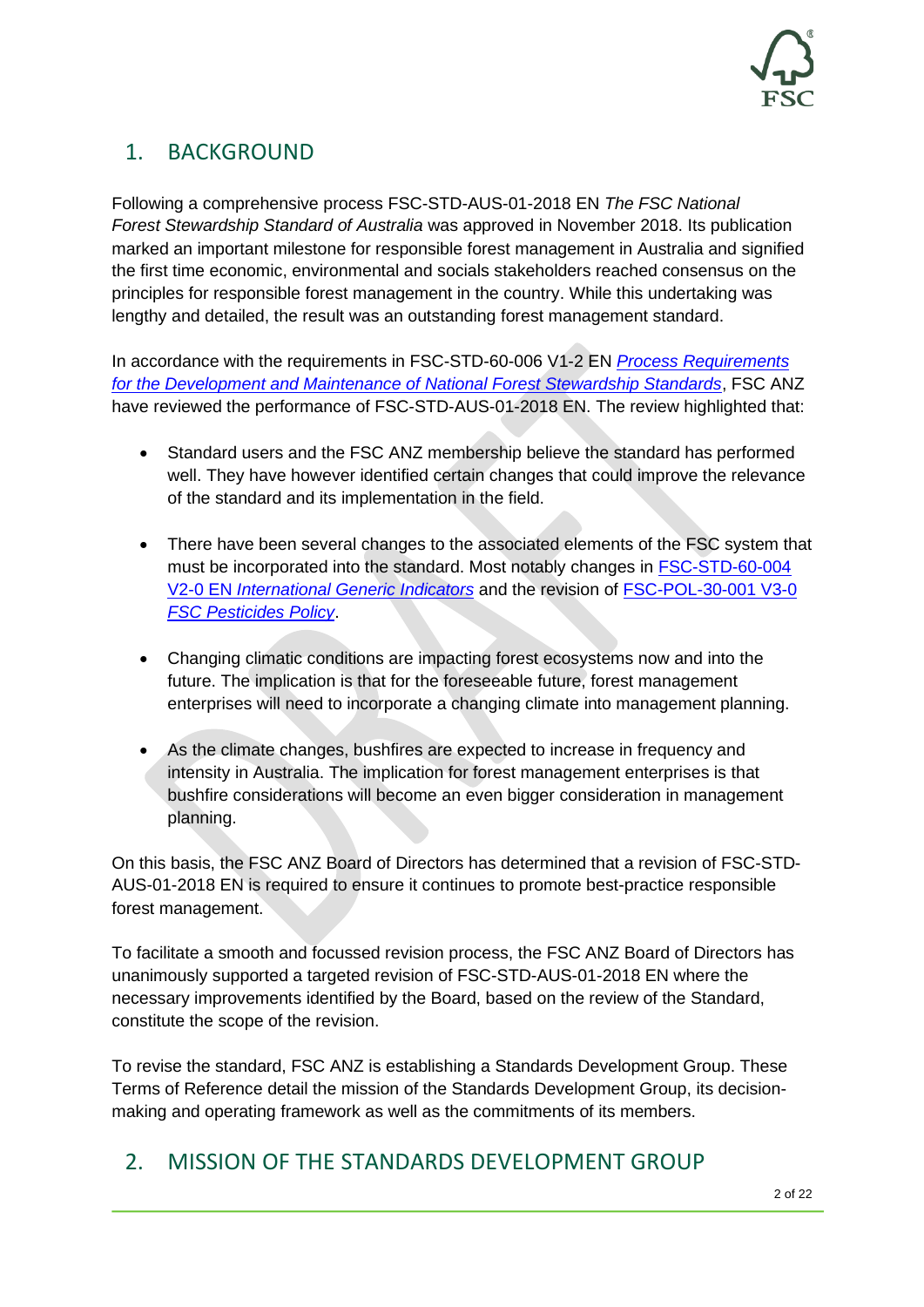

#### 2.1 Objectives of the targeted revision

With an overall goal of incorporating fit-for-purpose measures while maintaining the continuity and consistency of FSC-STD-AUS-01-2018 EN, the revision has the following objectives:

- 1. To incorporate changes to the associated elements of the FSC system.
- 2. To improve access to and benefits from certification to the Standard.
- 3. To incorporate measures to improve the relevance of the Standard and its implementation
- 4. To incorporate measures to enable responsible forest management in the face of a changing climate and more frequent and intense bushfires.

#### 2.2 Scope of the targeted revision – priority issues

This targeted revision encompasses the following priority issues:

- 1. **Changes to associated elements of the FSC system**: Evaluate and develop proposals on how applicable changes to the associated elements of the FSC system published before or during the revision process can be incorporated into FSC-STD-AUS-01-2018 EN. This includes changes to FSC-STD-60-004 V2-0 EN *[International Generic Indicators](https://fsc.org/en/document-centre/documents/resource/262)* and the revision of FSC-POL-30-001 V3-0 EN *[FSC Pesticides Policy](https://fsc.org/en/document-centre/documents/resource/208)* as well as interpretation [INT-FSC-STD-AUS-01-2018 EN](https://au.fsc.org/preview.interpretation-fsc-std-aus-01-201801.a-1614.pdf) concerning the potential for harvesting of HCV 3.3 old-growth forest<sup>1</sup>.
- 2. **Accessibility to and benefits from FSC certification**: Identify non-timber forest products (NTFPs) that should be included in the scope of the Standard and develop appropriate requirements accordingly.
- 3. **Climate change adaptation**: Evaluate and develop proposals on how climate change adaptation strategies can be supported by the existing framework of FSC-STD-AUS-01-2018 EN to help promote responsible forest management in the face of a changing climate. Emphasise and highlight the importance of incorporating carbon and forest resilience in the standard<sup>2</sup>.
- 4. **Bushfire adaptation and management planning**: Evaluate and develop proposals on how bushfire adaptation strategies and post-bushfire management activities can be supported by the existing framework of the FSC-STD-AUS-01- 2018 EN to help promote responsible forest management. Emphasise and

<sup>1</sup> NOTE: The purpose is to incorporate into FSC-STD-AUS-01-2018 EN the consensus reached around the scope for harvesting HCV 3.3 old-growth forest when the interpretation was produced, not to revise the scope. <sup>2</sup> NOTE: This priority issue is not intended to address carbon sequestration, or how certification to the standard could lead to climate change credits or to 'high carbon stock.' It is also not intended to represent or replace the FSC ecosystem services initiative.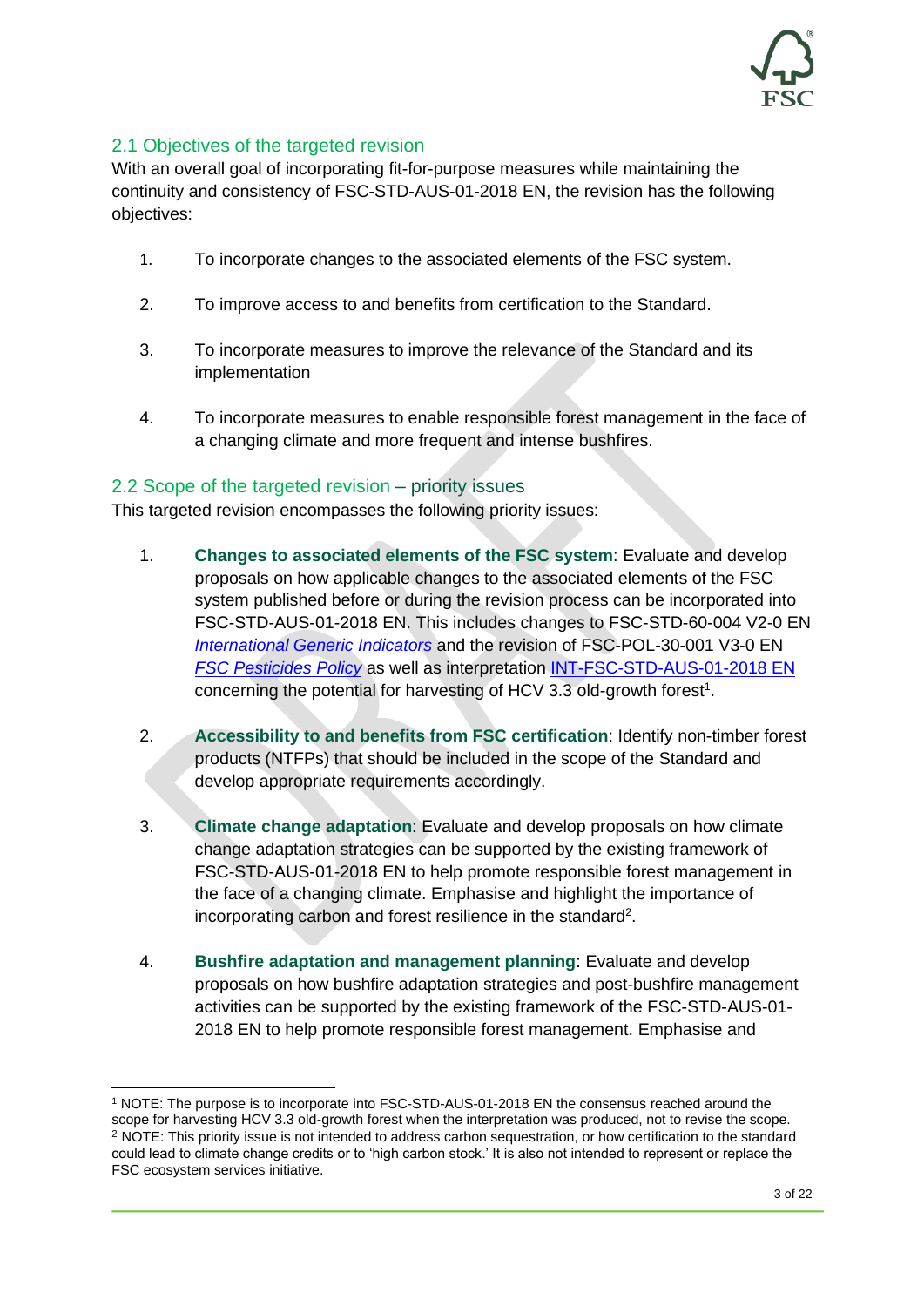

highlight the importance of incorporating forest resilience and provide guidance regarding salvage harvesting in the standard.

5. **Changes to the definition of 'Best Available Information'**: Evaluate and develop a proposal on how the definition of 'Best Available Information' in FSC-STD-AUS-01-2018 EN can be revised to include traditional ecological knowledge and Indigenous cultural practices that can be obtained through reasonable effort and cost, subject to the scale and intensity of the management activities and the Precautionary Approach.

#### 2.3 Scope of the targeted revision – potential additional issues

During the review of the Standard, several potential issues have been identified that have not been included in the scope of the revision. The Standards Development Group shall evaluate these issues and provide a written presentation to the FSC ANZ Board of Directors to either request that the scope of the revision is amended to encompass these, or to justify why they should not be included.

These additional issues are:

- 1. **Incorporating a risk-based approach** in accordance with published FSC-PRO-60- 010 V1-0 EN *[Incorporating a risk-based approach in National Forest Stewardship](https://fsc.org/en/document-centre/documents/resource/214)  [Standards](https://fsc.org/en/document-centre/documents/resource/214)*, and FSC-GUI-60-010 V1-0 *EN [Guideline for Standards Developers on](https://fsc.org/en/document-centre/documents/resource/232)  [incorporating a risk-based approach in NFSS.](https://fsc.org/en/document-centre/documents/resource/232)*
- 2. **Concerns regarding conflicting requirements in Principles 1 and 2***.* These may be resolved by the incorporation of the new International Generic Indicators regarding the principles of the ILO Core Labour Conventions. However, if the concerns persist, the Standards Development Group can request that the scope of the standard is expanded to include measures to address these concerns.
- 3. **FSC ANZ survey results**. As part of the review of FSC-STD-AUS-01-2018 EN, FSC ANZ completed a survey of standard users and the FSC ANZ membership. Several issues raised in the survey have been incorporated into the scope of the revision while other have been rejected by the Board. The Board has requested that the Standards Development Group assess the issues raised in the survey that have not already been addressed by the Board and argues whether the scope of the revision should be expanded to include these issues.

# 3. THE ROLE OF THE PARTIES INVOLVED IN THE REVISION **PROCESS**

#### 3.1 Role and responsibilities of the FSC ANZ Board of Directors

The FSC ANZ Board of Directors is responsible for the overall revision of the standard within the required timeframe, including: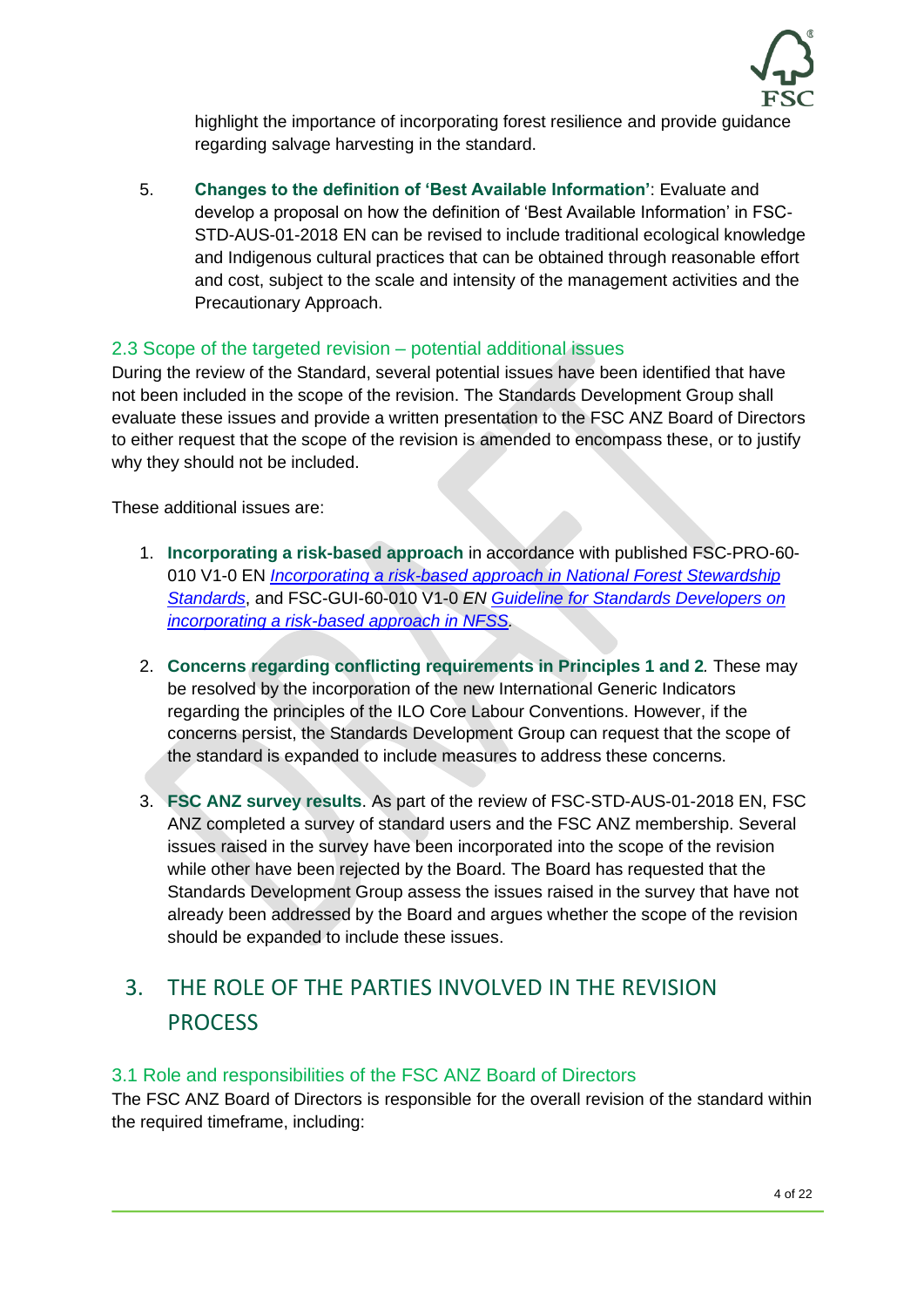

- Setting the scope of the revision;
- Appointing the members of the Standards Development Group;
- Approving the Standards Development Group's Terms of Reference, workplan and budget;
- Evaluating and making decisions on the Standards Development Group's proposals to amend the scope of the revision;
- Overseeing that the standard revision process occurs in accordance with these Terms of Reference and FSC's normative requirements for standards revisions.
- Having formal decision-making authority in the development of local normative documents and oversight of FSC ANZ and thus being responsible for approving the final draft of the revised standard that will be submitted to FSC International; and
- It can therefore, if necessary and justified, ask the Standards Development Group to rework certain proposals in the final draft. However, the Board does not intervene in the drafting of the proposals, except regarding the final draft.

#### 3.2 Role and responsibilities of the Standards Development Group

The Standards Development Group is composed of FSC ANZ members divided into three chambers - economic, environmental and social – in accordance with FSC's governance model. The Standards Development Group is the technical body responsible for the cocreation of recommendations to the FSC ANZ Board on the revision of FSC-STD-AUS-01- 2018 EN. The Standards Development Group role and responsibilities are:

#### **Operational**

- Signing off on the Terms of Reference, workplan and budget for the standard revision process<sup>3</sup>;
- Setting up a Consultative Forum for the standard revision process:
- Serving as a liaison: Standards Development Group members serve as chamber representatives, engaging members in their respective chambers and bringing chamber perspectives back to the Standards Development Group;
- Attending face-to-face and conference call meetings, and it communicates via emails between meetings as needed;
- Signing off on all drafts of the revised standard before they are submitted for consultation, forest testing and for final approval by the FSC ANZ Board;
- Striving for consensus in all deliberations and decision-making;
- Making its decisions by consensus, or, in the absence of consensus, by majority vote in each chamber;
- Where necessary, proposing adjustments to the scope of the revision outlined in these Terms of Reference to the FSC ANZ Board of Directors; and

<sup>3</sup> Draft of these documents have been approved by the FSC ANZ Board and any changes made to them by the Standards Development Group must be approved by the Board before they are submitted to FSC International.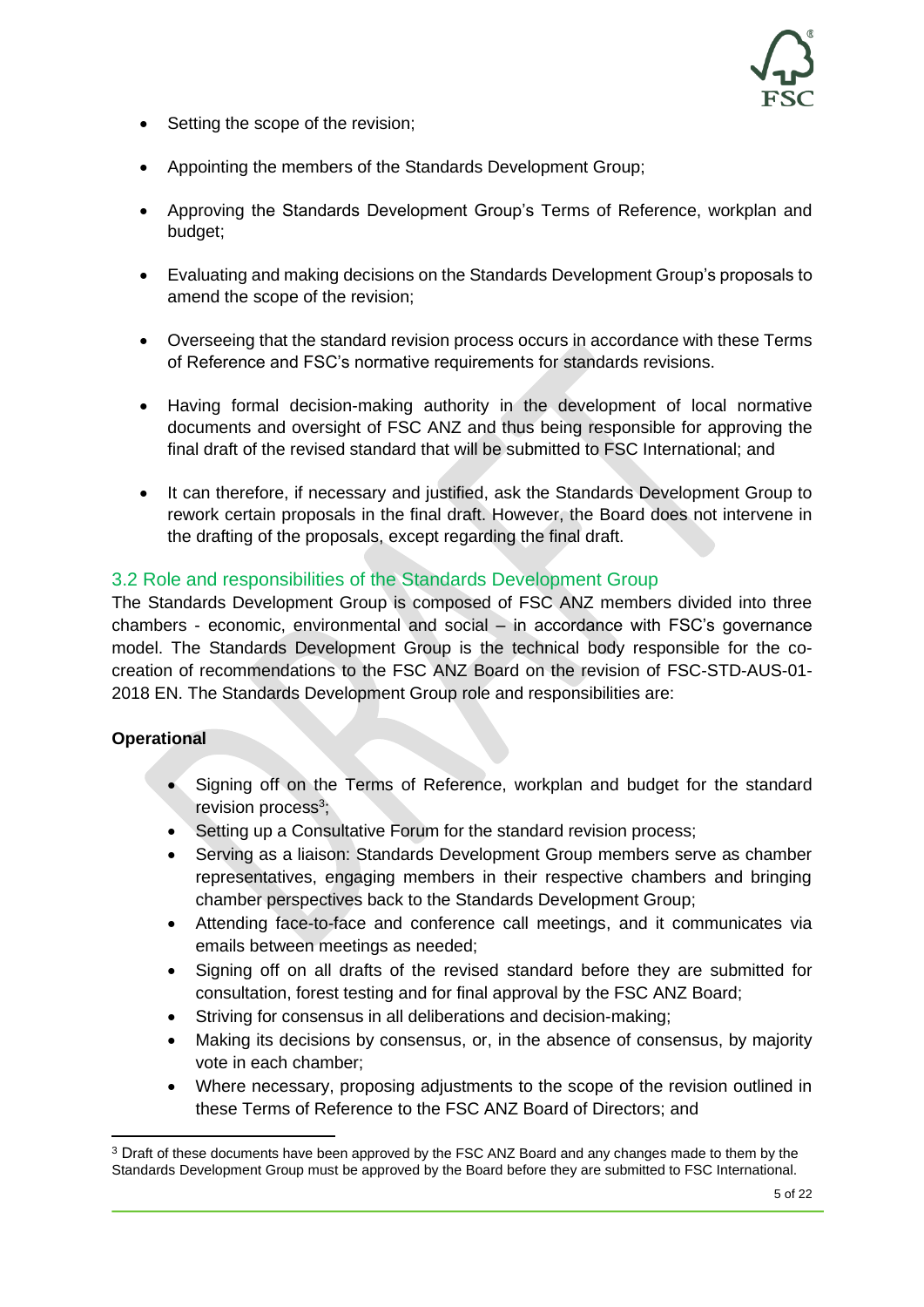

- Submitting its proposals to the FSC ANZ Board of Directors for final approval; and
- Potentially dealing with requests for adjustments from the FSC ANZ Board of Directors and from FSC International following the submission of the final draft.

#### **Technical**

- Analysing the issues to be revised and their relationship with FSC requirements;
- Proposing revisions of the indicators, guidance, definitions, annexes and other relevant elements in FSC-STD-AUS-01-2018 EN affected by the issues included in the scope of the revision;
- Paying careful attention to assuring new requirements are as simple, consistent and efficient as possible to implement into the daily operational framework of the forest management enterprises that will implement them while ensuring the integrity of FSC;
- Seeking to maintain continuity and consistency of FSC-STD-AUS-01-2018 EN;
- Basing its analyses on the best available information, including, but not limited to, documents produced by FSC ANZ (synthesis of scientific knowledge, results of stakeholder consultations, results from forest tests of the proposed indicators, etc.);
- Participating in consultation activities organised by FSC ANZ;
- Seeking constructive and sound solutions reflecting the objectives of the revision;
- Reviewing and considers stakeholder comments received during and outside of consultations; and
- Justifying its decisions based on scientific knowledge and the results of engagement and consultations with stakeholders and any forest test of the proposed revisions.

#### 3.3 Role and responsibilities of the FSC ANZ

FSC ANZ staff member (or 'the Facilitator') facilitates the revision process to:

- Ensure the Standards Development Group operates responsibly and in accordance with its Terms of Reference and the applicable procedures;
- Coordinate and animate the discussions within the Standards Development Group and facilitate the establishment of consensus positions
- Ensure all members of the Standards Development Group have the opportunity to express their opinions and concerns;
- Provide technical support to the Standards Development Group regarding FSC processes and requirements; and
- Manage drafts of the revised standard under direction from the Standards Development Group.

The Facilitator is also responsible for:

- Drafting of the Standards Development Group's proposals;
- Record keeping, minute taking and circulation of papers to the Standards Development Group and Consultative Forum;
- Maintaining the standards development budget and expenditure;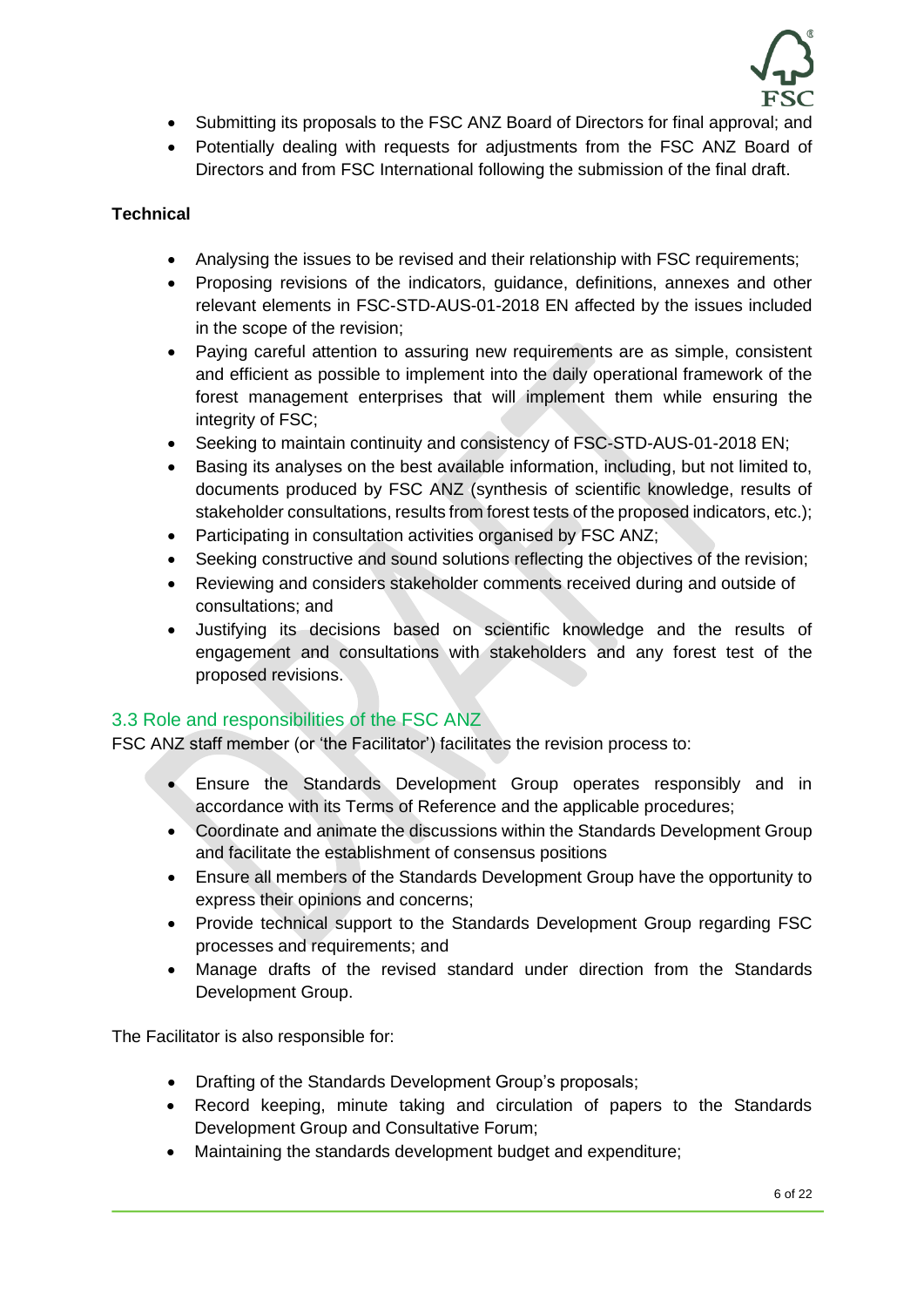

- Organising consultation activities;
- Assisting Standards Development Group members arrange meetings with their wider chambers;
- Acting as a liaison between FSC International and the Standards Development Group, and between the FSC ANZ Board and the Standards Development Group; and
- Attending forest testing of the revised standard.

The Facilitator will not intervene in the decision-making process and has no voting rights in the revision process.

#### 3.4 Role and responsibilities of FSC International

FSC International ensures that the revision process meets the requirements for the revision of FSC National Forest Stewardship Standards and evaluates the conformity of the final version approved by the FSC ANZ Board of Directors with the applicable requirements for standard revisions, and it assesses the relevance of the justifications provided. FSC International may request modifications to the proposed revised standard.

#### 3.5 Roles and responsibilities of the Consultative Forum

The Consultative Forum is established by the Standards Development Group for the revision process. Its role is to ensure that all stakeholders who may be affected by the implementation of the revised standard have the opportunity to comment, formally, during the revision process. FSC staff will support the establishment of the Consultative Forum and the Standards Development Group's engagement with it.

Membership of the Consultative Forum is open to any stakeholder on request. The number of members is unlimited.

The Consultative Forum shall at a minimum include individuals and/or organisations that reflect the full range of stakeholders affected by the standard.

The Consultative Forum shall be consulted and kept informed at each stage of the standard development process, and their comments shall be recorded and addressed by the Standards Development Group.

#### 3.6 Technical Experts

Technical experts may be appointed to participate in Standards Development Group discussions. These technical experts shall have voice in the Standards Development Group discussions when invited, but technical experts shall not participate in decision-making.

Expert recommendations from appointed technical experts will be strongly considered by the Standards Development Group and if a recommendation is not followed, the rationale for this decision by the Standards Development Group will be documented and justified.

# 4. PUBLIC CONSULTATION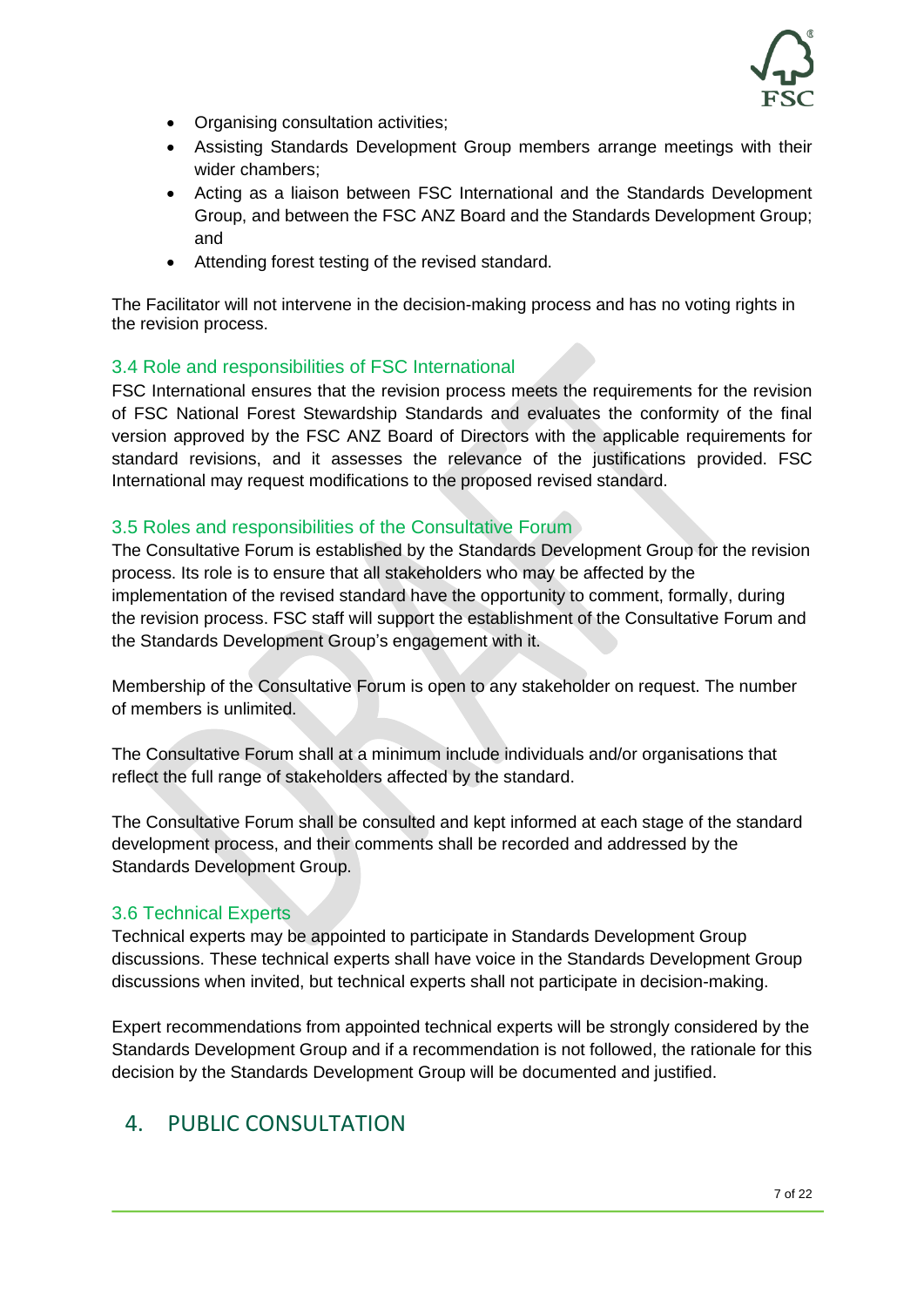

FSC ANZ will organise consultation activities with forestry and industry stakeholders (economic, environmental and social) to inform the discussions of the Standards Development Group. These activities include:

- Two rounds of consultation on proposed new and revised indicators, one on the first draft of the revised standard and one on the forest-tested draft. These two rounds of public consultation will last 60 days from the date of publication. Any additional public consultations required will be for a minimum of 30 days. All public consultations will be summarised in public reports. Announcements of public consultations will be relayed by Standards Development Group members to their networks.
- The creation of an Advisory Committee composed of individuals and organisations that can provide technical and scientific expertise relevant to the process (scientific organisations, governmental institutions, academics, qualified individuals etc.). The members of this Committee will be the subject of targeted exchanges during the public consultations and otherwise as needed by and agreed with the Standards Development Group. The Standards Development Group will provide specific responses to the Committee's input. Australian FSC Promotional Licence Holders will also be invited to join to Advisory Committee to provide the perspective of organisations that retail products harvested to the Standard.

# 5. FOREST TESTING

The proposed changes suggested in the revision will be tested in the forest in collaboration with interested accredited certification bodies operating in Australia with forestry in scope to evaluate:

- The auditability of the indicators; i.e. the ability of auditors to understand and assess conformity with the indicators (clarity of the wording and intention, references to definitions in the glossary, indicators with many items that may present a risk of multiple non-conformities, etc.)
- The applicability of the indicators; i.e. the ability of forest management enterprises to meet the requirements in a way that is as simple, consistent and efficient as possible (time impact, availability of required information, etc.).

Preferably, a member from each chamber on the Standards Development Group will participate in the forest tests.

# 6. COMPOSITION AND FUNCTIONING OF THE STANDARDS DEVELOPMENT GROUP

#### 6.1 Composition

The Standards Development Group is composed of nine FSC ANZ members, either individual members or individuals representing organisations that are members of FSC ANZ. Members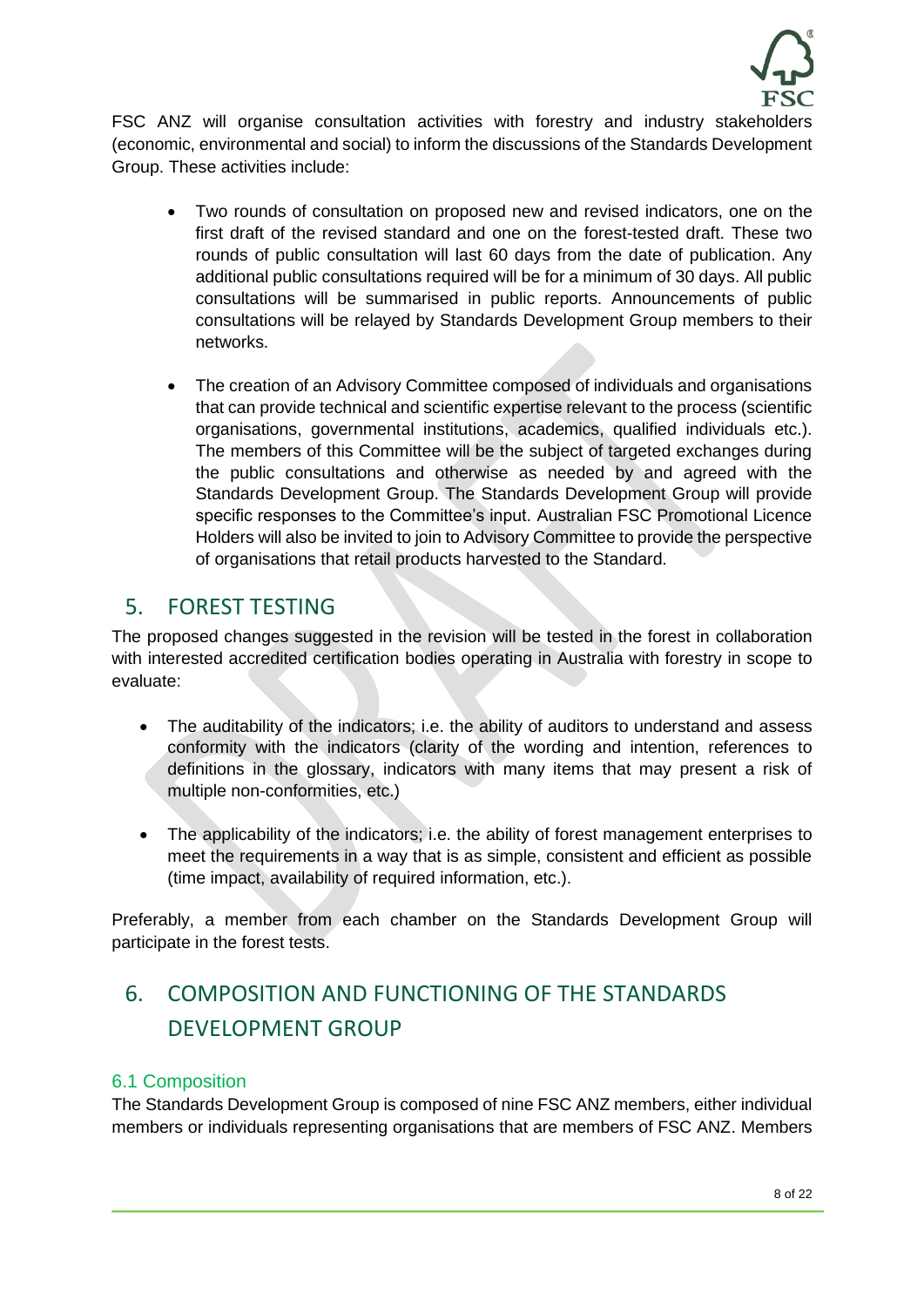

of the Standards Development Group that are individual FSC ANZ members will represent themselves, not their employer(s) or organisations they are affiliated with.

The Standards Development Group is divided into three chambers (economic, environmental and social) in accordance with FSC's governance model with equal numerical representation from each chamber.

The composition of the Standards Development Group is detailed in Annex A.

Where, for any reason, a Standards Development Group position is vacated, the process for filling the position will follow the same process as the original selection process with the original selection criteria being used by the ANZ Board to fill the vacancy. The nominee must meet the skill requirement of the vacated position. Any changes to the Selection Criteria will be developed and agreed by the FSC ANZ Board of Directors with input from the Standards Development Group.

#### 6.2 Rules for the proper conduct of discussions

To create a healthy and safe environment for discussions, the members of the Standards Development Group commit to:

- Participating actively and engaging and contributing in a constructive manner that serves to support the revision of the standard. This may include accepting the best possible compromise. Actions that serve as a tactic to obstruct the revision process, such as systematically questioning previous decisions, rejecting to participate in meetings or deliberately ignoring work processes between meetings, shall be avoided. Employment of such actions can lead to the termination of Standards Development Group membership in accordance with clause 6.6.
- If possible and available, seeking concrete solutions based on arguments backed by well-established science.
- Respecting other members of the Standards Development Group by listening to all arguments in the Group's discussions and by avoiding engaging in personal attacks, denigration, insults, or attacks on reputation.
- Respecting that the Standards Development Group operates according to Chatham House Rules. So, while members of the Standards Development Group have full authority to share the non-confidential substance of discussions and papers, they shall not report or attribute neither the comments of individuals, nor their affiliations outside of meetings, whether conducted face-to-face, virtually or in writing (including email). The default approach of the Standards Development Group is that the nonattributable content of discussions and papers is not confidential, unless so specified. Authorisation to disseminate confidential elements of the Standards Development Group's work must be requested from the other members of the Standards Development Group, who all have the right to veto the request or accept it. This rule also applies to the FSC ANZ Board and executive team.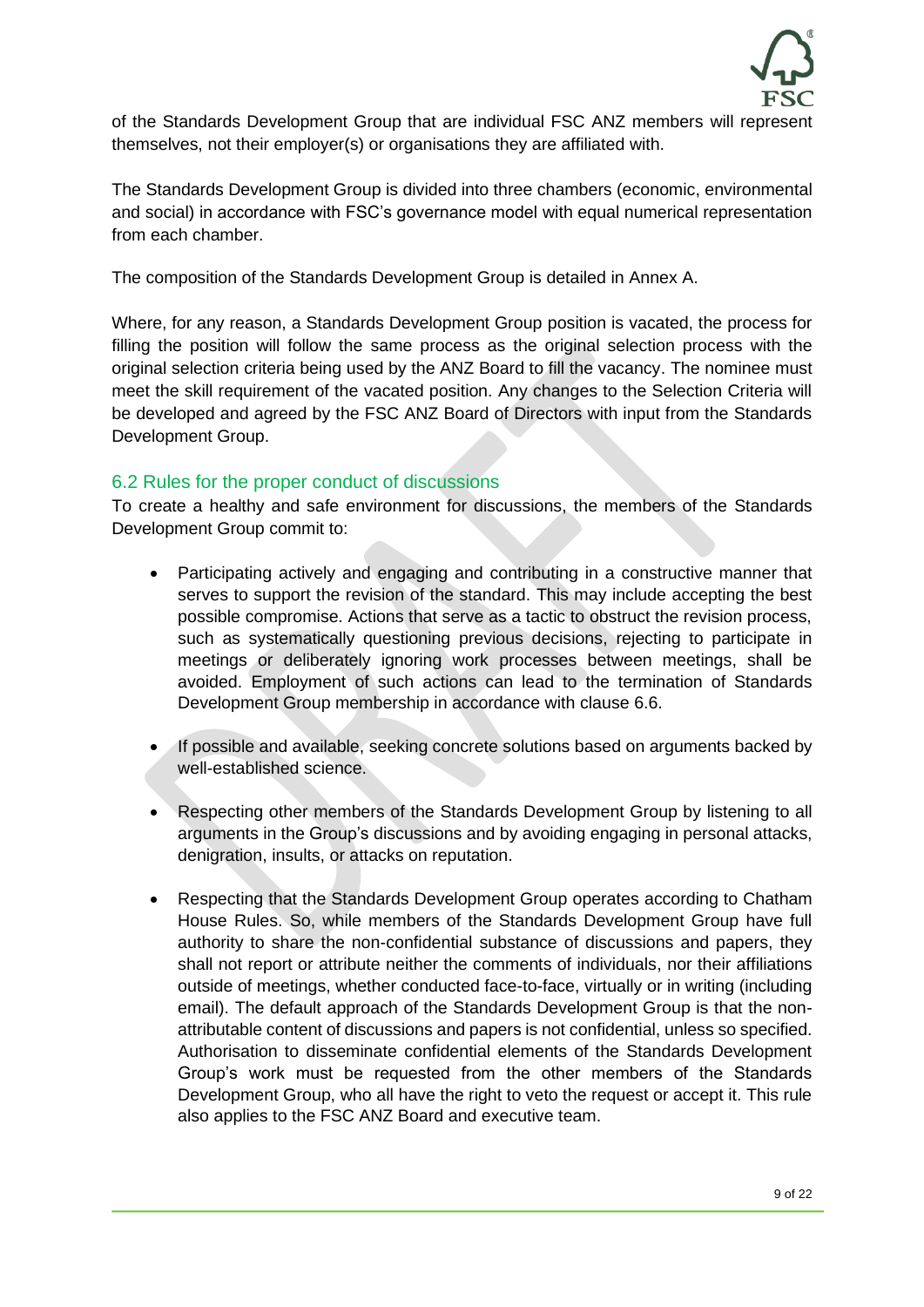

• Respecting FSC (International and ANZ) by avoiding any denigration or damage to its reputation.

#### 6.3 Chairing

The Standards Development Group has no permanent chair, but a rotating chairmanship where Standards Development Group members take turns chairing meetings. This role involves assisting the Facilitator prepare meetings as well as chairing meetings and, in accordance with section 11.2, authorising the draft minutes for distribution.

#### 6.4 Subcommittees

To deal with complex or specialised issues more effectively, and to use Standards Development Group members' time and resources more efficiently, the Standards Development Group can delegate work on specific Indicators or topics to chamber-balanced subcommittees comprising Standards Development Group members and co-opted experts as deemed necessary and agreed upon by all subcommittee members.

Subcommittees make recommendations for the consideration of the full Standards Development Group, which retains collective responsibility for decision making. Standards Development Group members shall have opportunity to grasp the thinking behind subcommittees' conclusions and to influence their recommendations.

It is essential that the membership of a subcommittee are people with relevant expertise.

Subcommittee meetings are facilitated by the Facilitator who is also responsible for taking minutes.

#### 6.5 The revision process

In accordance with FSC-ADV-60-006-04 V1-0 EN *[Using FSC-PRO-60-006 for revision](https://fsc.org/en/document-centre/documents/resource/518)  [processes,](https://fsc.org/en/document-centre/documents/resource/518)* the following sections of FSC-PRO-60-006 V2-0 shall be applied in the revision process, while the ones not listed can be ignored:

- E. Terms and Definitions
- 1. General requirements
- 2. Using the IGIs
- 5. Addressing Scale, Intensity and Risk (SIR)

The Standards Development Group shall use as a starting point:

- All indicators in FSC-STD-AUS-01-2018 EN, and
- All new and revised International Generic Indicators that are not addressed in FSC-STD-AUS-01-2018 EN.

The Standards Development Group shall use the indicators in FSC-STD-AUS-01-2018 EN as the starting point of the revision as follows: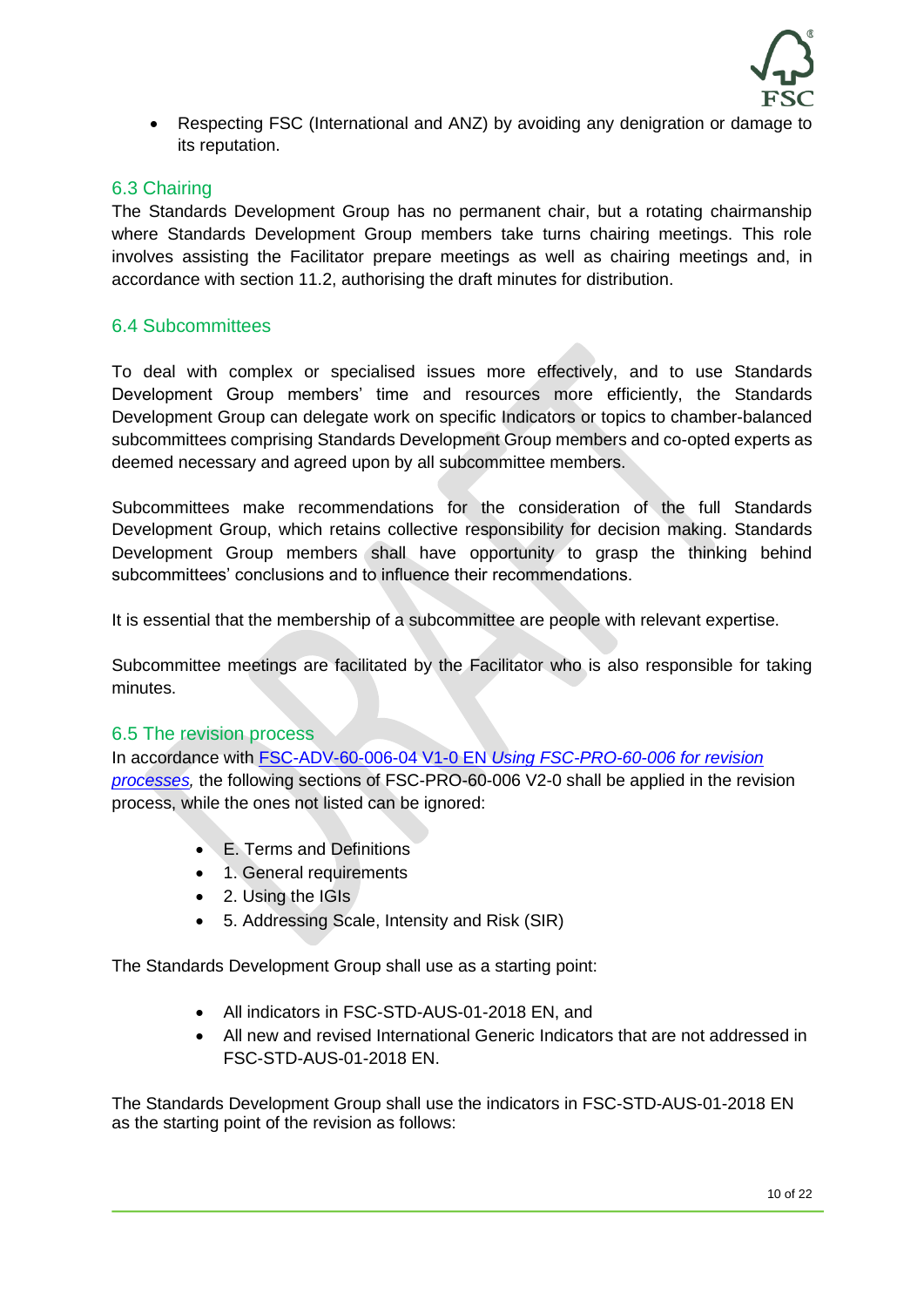

- Adopting an existing indicator from the FSC-STD-AUS-01-2018 EN as it is written; this does not require justification (but may still be questioned by FSC International)
- Adapting or dropping an existing indicator from FSC-STD-AUS-01-2018 EN: this requires justification
- Adding new indicators; this requires justification

SDGs shall use the new and revised International Generic Indicators as the starting point of the revision as follows:

- Adopting an IGI; this does not require justification
- Adapting or dropping an IGI; this requires justification
- Adding new indicators; this requires justification

#### 6.6 Termination of Standards Development Group Membership

If a member of the Standards Development Group does not respect the rules for the proper conduct of discussions or is otherwise deemed to contravene these Terms of Reference, the termination of their membership of the Standards Development Group can be requested in writing by at least one third of the members of the Standards Development Group, including at least one member from each of the three chambers. The request shall outline the steps taken by the Standards Development Group to resolve the issue internally and the member in question's involvement in this process. If no steps have been taken, the request will be rejected unless it is documented that it was not feasible to address the issue internally in the Standards Development Group.

The FSC ANZ Board of Directors is responsible for handling the request. To inform the Board's decision, the individual whose membership of the Standards Development Group is being considered and/or the organisation they represent may present to the Board. Similarly, a representative from the Standards Development Group members that have requested the termination may present to the Board.

Based on this input and these Terms of Reference, the FSC ANZ Board of Directors then decides on the termination request. Where consensus cannot be reached by the Board of Directors on a termination request, the decision to terminate a member of the Standards Development Group requires a two thirds majority comprising at least one Director from each chamber.

The organisation and/or individual concerned will be officially notified of the Board of Directors' decision in a letter outlining the process and the reasoning behind the exclusion. There is no option to appeal the Board's decision.

In exceptional circumstances, where a member of the Standards Development Group is deemed by the FSC ANZ Board to be acting in contravention of these Terms of Reference, the Board can unilaterally decide to terminate the membership of one or more members of the Standards Development Group on its own initiative. To nuance the Board's decision process, the individual whose membership of the Standards Development Group is being considered and/or the organisation they represent may present to the Board. The rest of the Standards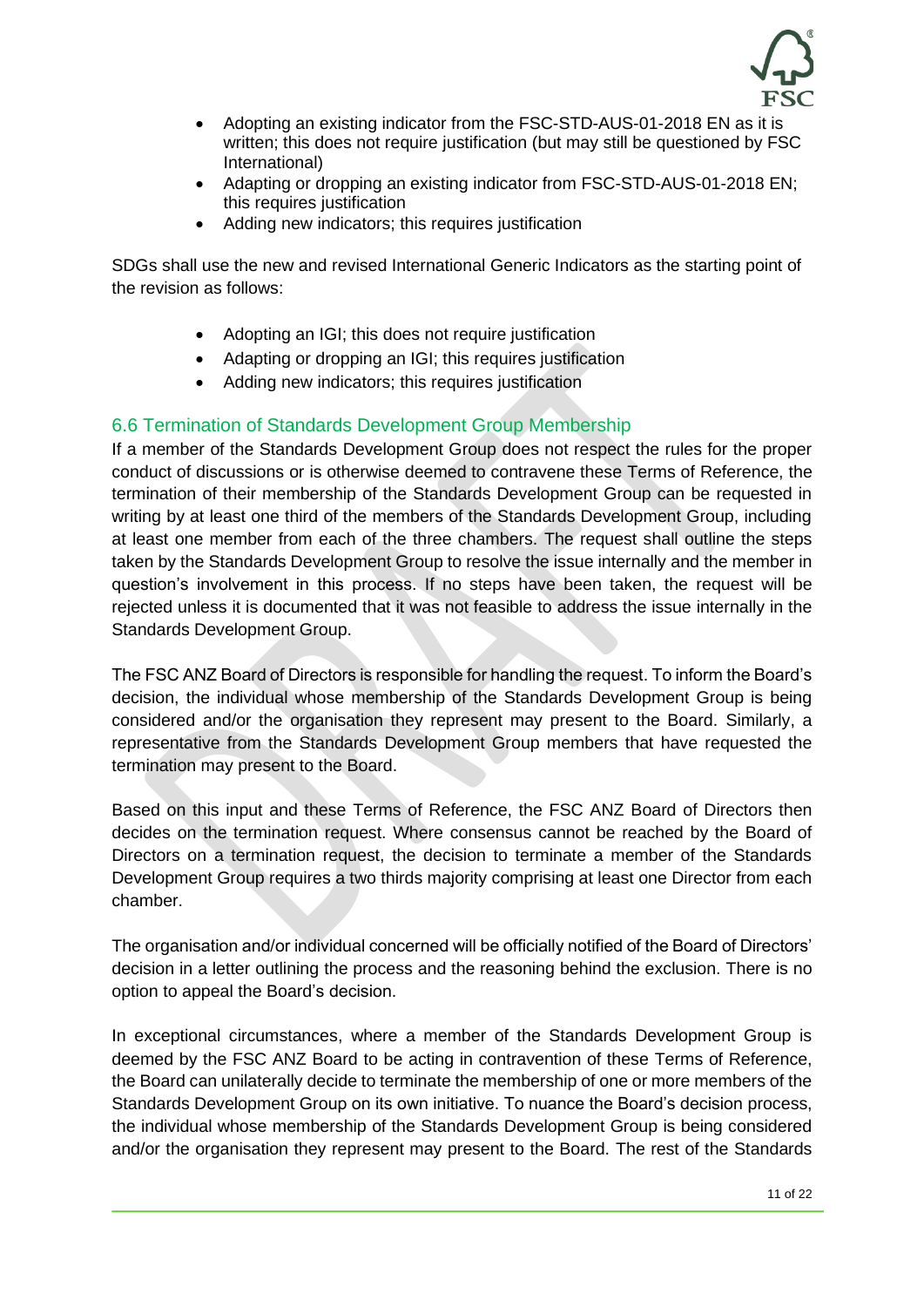

Development Group can express their view on the potential termination in written submissions, either as a block or individually.

If a member of the Standards Development Group is terminated, the process for filling the vacancy will be identical to that undertaken when the Standards Development Group was originally constituted. If the individual whose membership was terminated represents an organisation, the FSC ANZ Board decides whether it will accept nominations from the organisation in question.

# 7. RULES FOR DECISION-MAKING

#### 7.1 Quorum

To meet quorum at least two representatives from each chamber must be present. Full member participation is however always preferred.

If a decision is reached by voting in a meeting in accordance with section 7.2, absent Standards Development Group members can formally register their support or opposition via email to the Facilitator and the Standards Development Group, but the decision will not be amended. It is the responsibility of absent members' chamber colleagues to provide any information for clarification regarding the minutes from the meeting that the absentee member reasonably requires to better understand the discussion that preceded the decision.

In the absence of quorum, the Standards Development Group members present can proceed with the meeting, but any decisions made will have to be ratified in a later meeting with quorum.

#### 7.2 Decision-making

The Standards Development Group shall strive to make its decisions on the revision of the standard, or other material, by consensus, defined as general agreement in favour of the motion with the absence of sustained objection from any member of the Standards Development Group.

If consensus cannot be achieved, decisions shall be taken by voting. In the case of a vote, agreement by six of the nine Standards Development Group members, including at least two Standards Development Group members per chamber, shall be considered a decision.

If a motion is carried but a member, or members, of the Standards Development Group is unable to support a particular point, or points, a minority opinion may be expressed within the report that accompanies the final draft of the standard presented to the FSC ANZ Board of Directors without detracting from the consensus achieved on the balance of the work.

For any issue that remains unresolved, the arguments for and against the issue shall be documented and all outstanding concerns of individual Standards Development Group members shall be included in the final report to the FSC ANZ Board of Directors.

In the event of persistent and unresolvable non-consensus on the Standards Development Group and the FSC ANZ Board of Directors concerning the revision/incorporation of specific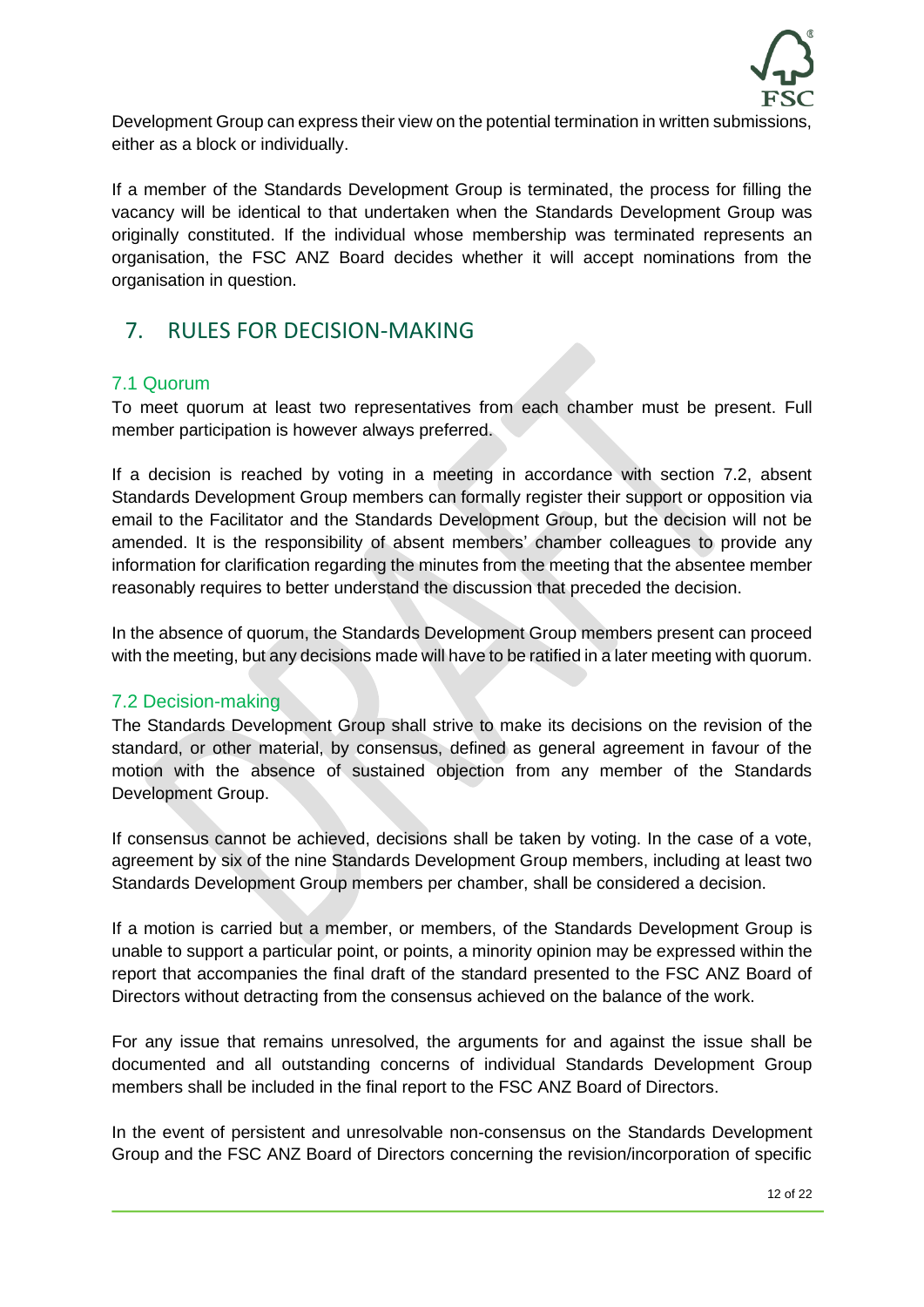

indicators and their associated elements, FSC International's Performance and Standards Unit will, as a last resort, act in accordance with the relevant provisions of the decisions of  $87<sup>th</sup>$ meeting of FSC International Board of Directors (March 2021)

# 8. TIME COMMITMENT

The time required of Standards Development Group members to participate in the revision will fluctuate throughout the process. Ongoing in-person and videoconference meetings are to be expected during the revision process. Email correspondence with the rest of the Standards Development Group will also be ongoing throughout the process. If the Standards Development Group establishes subcommittees, a number of shorter subcommittee meetings are to be expected too.

Standards Development Group meetings will require detailed preparation to ensure members are well across the issues being discussed.

Some travel activity may also be required for public consultations, forest testing and similar activities.

In-person meetings will be held in Melbourne unless it makes sense financially and logistically to hold them elsewhere.

# 9. HONORARIUM AND EXPENSES

FSC is a not-for-profit membership organisation with limited funding. Participation in the Standards Development Group therefore takes place on a voluntary non-paid basis. If requested by Standards Development Group members, FSC ANZ will however cover reasonable and pre-approved travel-related costs and certain other expenses associated with the standards development process upon submission of invoices and receipts.

Subject to approval by the FSC ANZ CEO, an honorarium can be provided to individual Standards Development Group members whose expenses are not covered by their employers.

Expenses and any honorarium will be compensated according to FSC ANZ's Standards Development Group Expenses Policy as outlined in Annex B.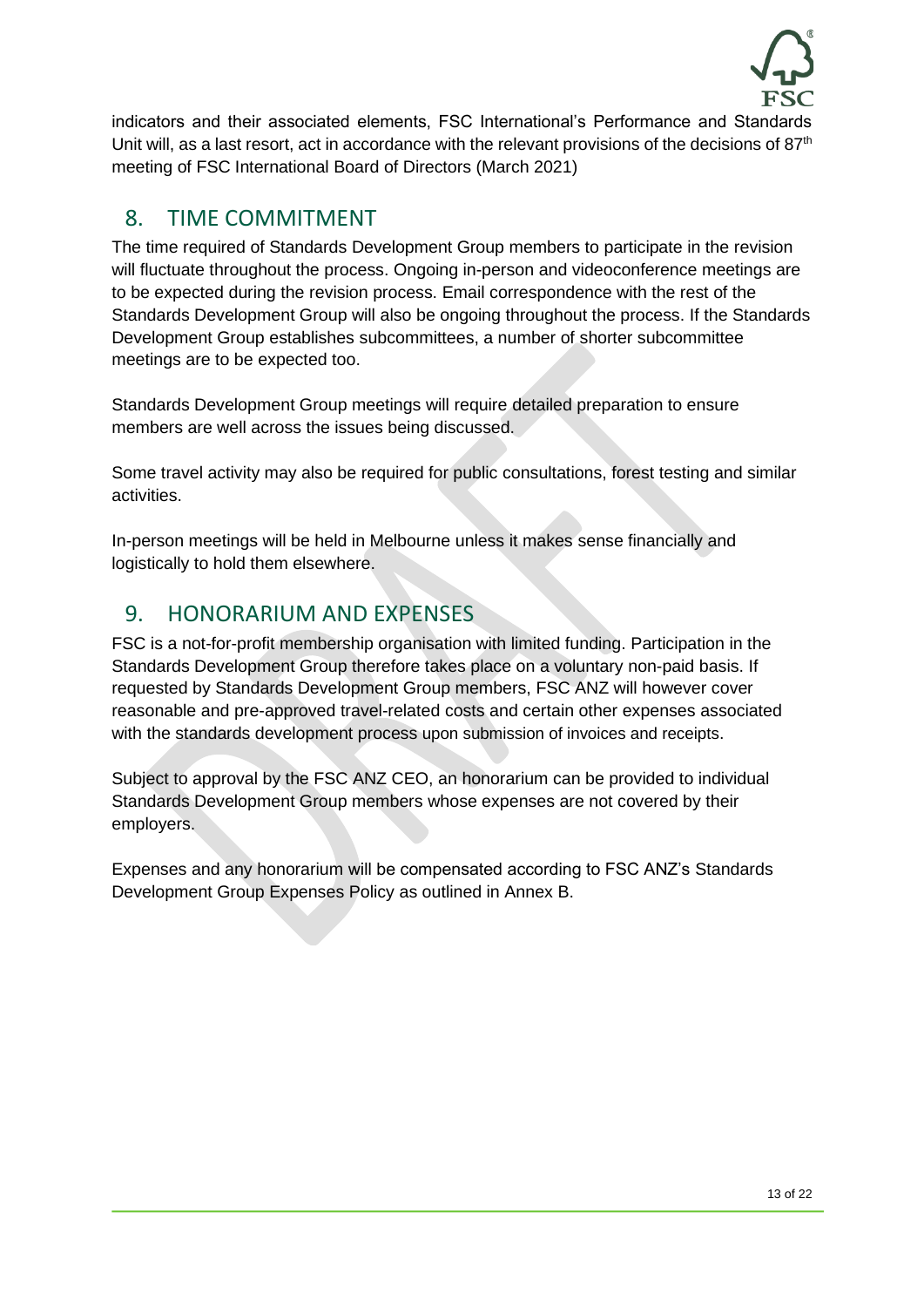

|                                                                     | 2022     |       |       |     |      |      |        | 2023      |         |          |          |                |          |       |       |     | 2024 |      |        |           |         |          |          |                |          |       |       |     |      |      |        |           |         |          |
|---------------------------------------------------------------------|----------|-------|-------|-----|------|------|--------|-----------|---------|----------|----------|----------------|----------|-------|-------|-----|------|------|--------|-----------|---------|----------|----------|----------------|----------|-------|-------|-----|------|------|--------|-----------|---------|----------|
|                                                                     | February | March | April | Vay | June | ylnr | August | September | October | November | December | <b>January</b> | February | March | April | May | June | ylnr | August | September | October | November | December | <b>January</b> | February | March | April | May | June | ylnr | August | September | October | November |
| Official announcement<br>of the process                             |          |       |       |     |      |      |        |           |         |          |          |                |          |       |       |     |      |      |        |           |         |          |          |                |          |       |       |     |      |      |        |           |         |          |
| SDG recruitment                                                     |          |       |       |     |      |      |        |           |         |          |          |                |          |       |       |     |      |      |        |           |         |          |          |                |          |       |       |     |      |      |        |           |         |          |
| Establishment of<br>Standards<br>Development Group                  |          |       |       |     |      |      |        |           |         |          |          |                |          |       |       |     |      |      |        |           |         |          |          |                |          |       |       |     |      |      |        |           |         |          |
| Standards<br>Development Group<br>meetings (online or in<br>person) |          |       |       |     |      |      |        |           |         |          |          |                |          |       |       |     |      |      |        |           |         |          |          |                |          |       |       |     |      |      |        |           |         |          |
| Establishment of<br><b>Consultative Forum</b>                       |          |       |       |     |      |      |        |           |         |          |          |                |          |       |       |     |      |      |        |           |         |          |          |                |          |       |       |     |      |      |        |           |         |          |
| Public consultations                                                |          |       |       |     |      |      |        |           |         |          |          |                |          |       |       |     |      |      |        |           |         |          |          |                |          |       |       |     |      |      |        |           |         |          |
| Forest testing                                                      |          |       |       |     |      |      |        |           |         |          |          |                |          |       |       |     |      |      |        |           |         |          |          |                |          |       |       |     |      |      |        |           |         |          |
| Approval by FSC ANZ<br>Board                                        |          |       |       |     |      |      |        |           |         |          |          |                |          |       |       |     |      |      |        |           |         |          |          |                |          |       |       |     |      |      |        |           |         |          |
| <b>Technical evaluation</b><br>by FSC International                 |          |       |       |     |      |      |        |           |         |          |          |                |          |       |       |     |      |      |        |           |         |          |          |                |          |       |       |     |      |      |        |           |         |          |
| Draft recommended to<br>FSC Int. Board                              |          |       |       |     |      |      |        |           |         |          |          |                |          |       |       |     |      |      |        |           |         |          |          |                |          |       |       |     |      |      |        |           |         |          |

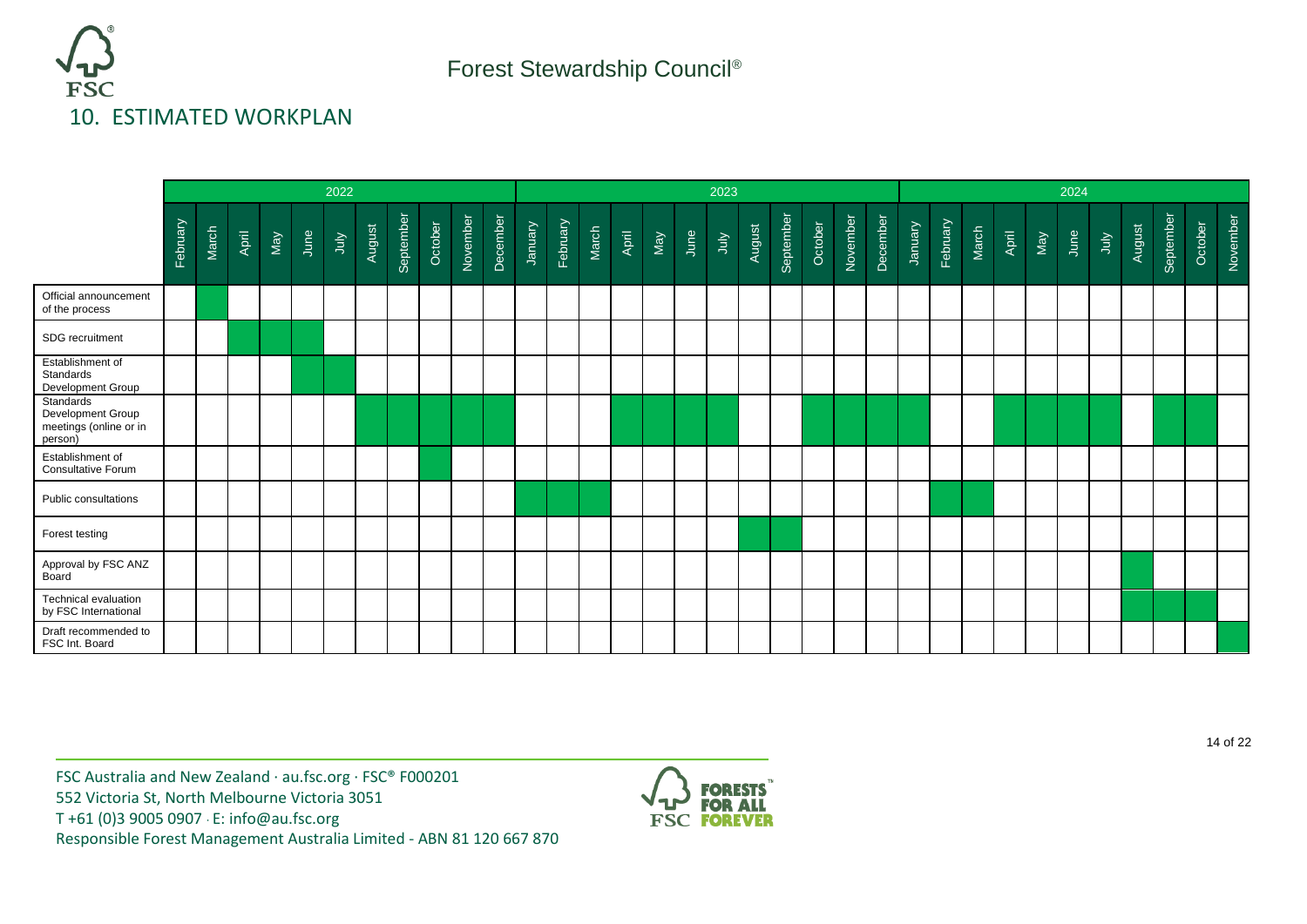

#### 11.1 Working language

The discussions of the Standards Development Group will be held in English, and all correspondence and documents will be in English.

#### 11.2 Minutes of the meetings

Minutes will be produced by the FSC ANZ staff after each Standards Development Group meeting and will be made available to all Standards Development Group members.

The minutes are a record of the Standards Development Group's decisions and the process, or proceedings, by which those decisions have been made. They are considered confidential unless otherwise explicitly agreed, but they will be shared with the FSC ANZ Board to convey Standards Development Group decisions. The minutes are not a transcript of every word that was said during the meeting or a record of individual contributions. However, they can be used as documentation if questions arise about the Standards Development Group's decisions, and as such care must be taken with the preparation of the minutes to ensure their accuracy.

The minutes will be the sole reference used to formalise the Standards Development Group's decisions and serve as reference for the Standards Development Group and the FSC ANZ Board if they wish to revisit a decision.

The draft minutes will be authorised for distribution via email to the full Standards Development Group by the Chair of the meeting in question. If the Chair has any concerns regarding the draft minutes, they can express this in a comment that will be distributed together with the draft minutes. The draft minutes can however only be amended and approved in Standards Development Group meetings. If the Chair does not respond to the draft minutes within 14 days, they will be considered authorised for distribution and will be shared with the full Standards Development Group.

#### 11.3 External communication

FSC ANZ is responsible for all external communication regarding the revision process.

A webpage on the FSC ANZ website for Australia will be dedicated to the revision process. All public documents related to the revision will be available on this webpage, including these Terms of Reference. Further, a quarterly update on the progress of the revision will be distributed via the FSC ANZ newsletter and other relevant communication channels and made available on the webpage.

Communication on the content of the proposed changes to the indicators will only take place during public consultations and after the approval by the FSC ANZ Board of Directors. During the consultations, the identified stakeholders will be contacted by email and individual or group meetings will be proposed. A specific schedule will be established for each public consultation.

FSC Australia and New Zealand · au.fsc.org · FSC® F000201 552 Victoria St, North Melbourne Victoria 3051 T +61 (0)3 9005 0907 · E[: info@au.fsc.org](mailto:info@au.fsc.org) Responsible Forest Management Australia Limited - ABN [81 120 667 870](tel:81%20120%20667%20870)



15 of 22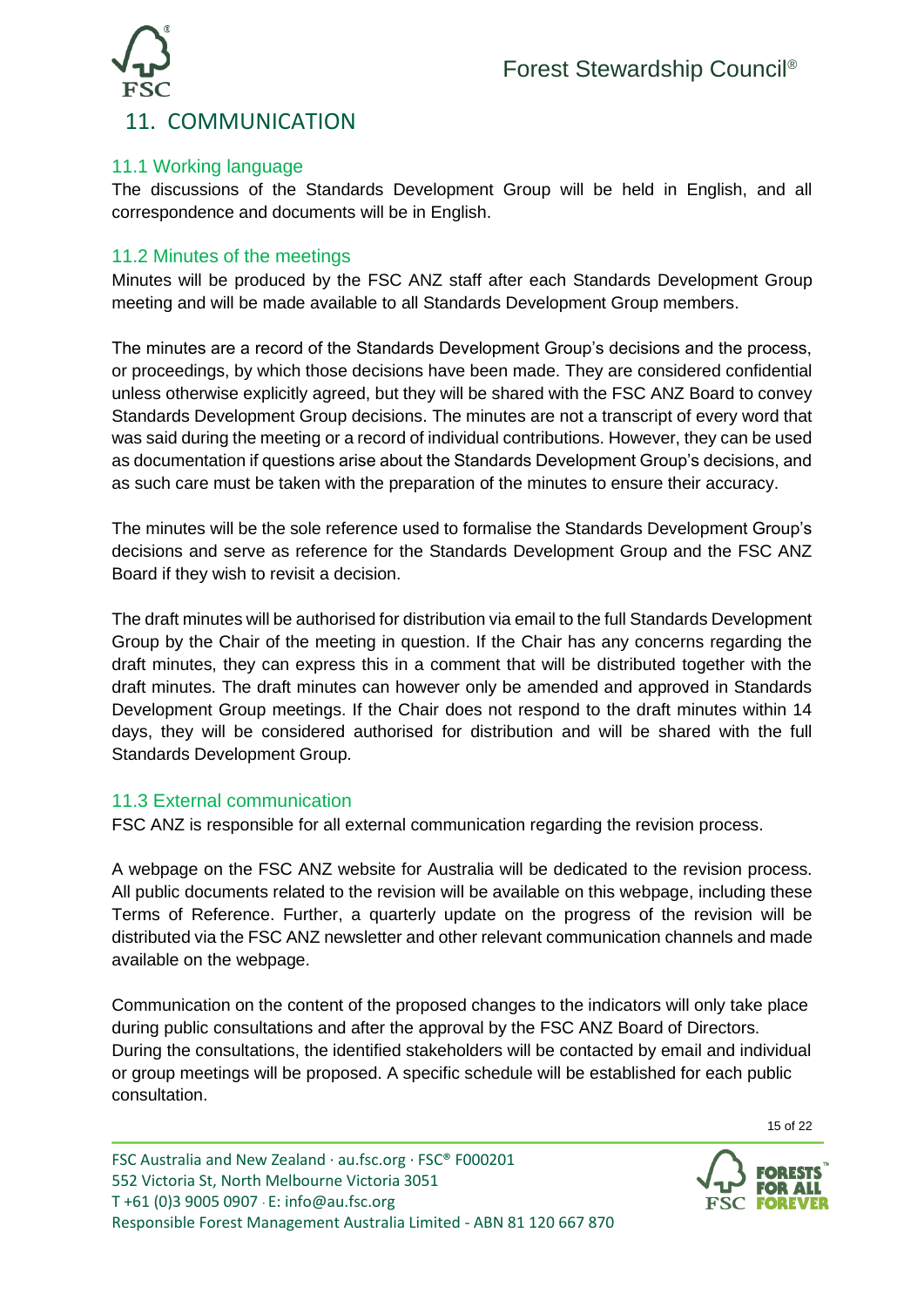

Standards Development Group members shall not provide commentary to the media, directly or indirectly through a third-party, unless otherwise agreed by the Standards Development Group.

#### 11.4 Complaints

Complaints related to procedural issues shall be responded to initially by the Standards Development Group. If the complainant is not satisfied with the explanation provided, the complaint shall be managed in accordance with the [FSC Australia Governance Model's](https://au.fsc.org/en-au/about-fsc/fsc-australia/fsc-australia-governance/fsc-australia-institutional-documents) chapter 7, Dispute and Complaint Resolution. Procedurally, complaints concerning members of the Standards Development Group will be handled similarly to complaints against FSC Australia members.

# 12. CONFORMITY WITH FSC STANDARDS AND POLICIES

The Standards Development Group shall take into account all relevant FSC documents pertaining to the process (refer to Section 1.8 of Annex A, FSC-STD-60-006 v1-2) and should use existing resources in developing, reviewing and revising the FSC-STD-AUS-01- 2018 EN including, but not limited to:

- FSC-STD-01-001 FSC V5-2 EN *[Principles and Criteria for Forest Stewardship](https://fsc.org/en/document-centre/documents/resource/392)  [Standard](https://fsc.org/en/document-centre/documents/resource/392)* FSC-STD-60-002 V1-0 EN *[Structure and Content of National Forest Stewardship](https://fsc.org/en/document-centre/documents/resource/261)  [Standards](https://fsc.org/en/document-centre/documents/resource/261)*
- FSC-STD-60-004 V2-0 EN *[International Generic Indicators](https://fsc.org/en/document-centre/documents/resource/262)*
- FSC-STD-60-006 V1-2 EN *[Process Requirements for the Development and](https://fsc.org/en/document-centre/documents/resource/259)  [Maintenance of National Forest Stewardship Standards](https://fsc.org/en/document-centre/documents/resource/259)*
- FSC-POL-30-001 V3-0 EN *[FSC Pesticides Policy](https://fsc.org/en/document-centre/documents/resource/208)*
- FSC-GUI-60-004 V1-0 EN *[Guidance for Standard Developers to Develop a National](https://fsc.org/en/document-centre/documents/resource/443)  [Threshold for the Core Area of Intact Forest Landscapes \(IFL\) within the](https://fsc.org/en/document-centre/documents/resource/443)  [Management Unit](https://fsc.org/en/document-centre/documents/resource/443)*
- FSC-ADV-60-006-04 V1-0 EN *[Advice Note on use of FSC-PRO-60-006 V2-0 for the](https://fsc.org/en/document-centre/documents/resource/518)  [revision of NFSS](https://fsc.org/en/document-centre/documents/resource/518)*
- FSC-PRO-60-006 *[Development and Transfer of National Forest Stewardship](https://fsc.org/en/document-centre/documents/resource/320)  [Standards to the FSC Principles and Criteria Version 5-1](https://fsc.org/en/document-centre/documents/resource/320)*
- FSC-GUI-60-005 EN *[Promoting Gender Equality in National Forest Stewardship](https://fsc.org/en/document-centre/documents/resource/247)  [Standards](https://fsc.org/en/document-centre/documents/resource/247)*
- Existing and approved National and Regional Forest Stewardship Standards and interim national standards;
- FSC ANZ standard users and members survey results;
- Any new motions, advice notes, policies and similar published by FSC International.

# 13. AMENDMENT OF THE TERMS OF REFERENCE

The Standards Development Group may suggest amendments to the approved Terms of Reference to the FSC ANZ Board. Proposed changes shall be agreed through the Standards Development Group's decision-making process as outlined in clause 7.2.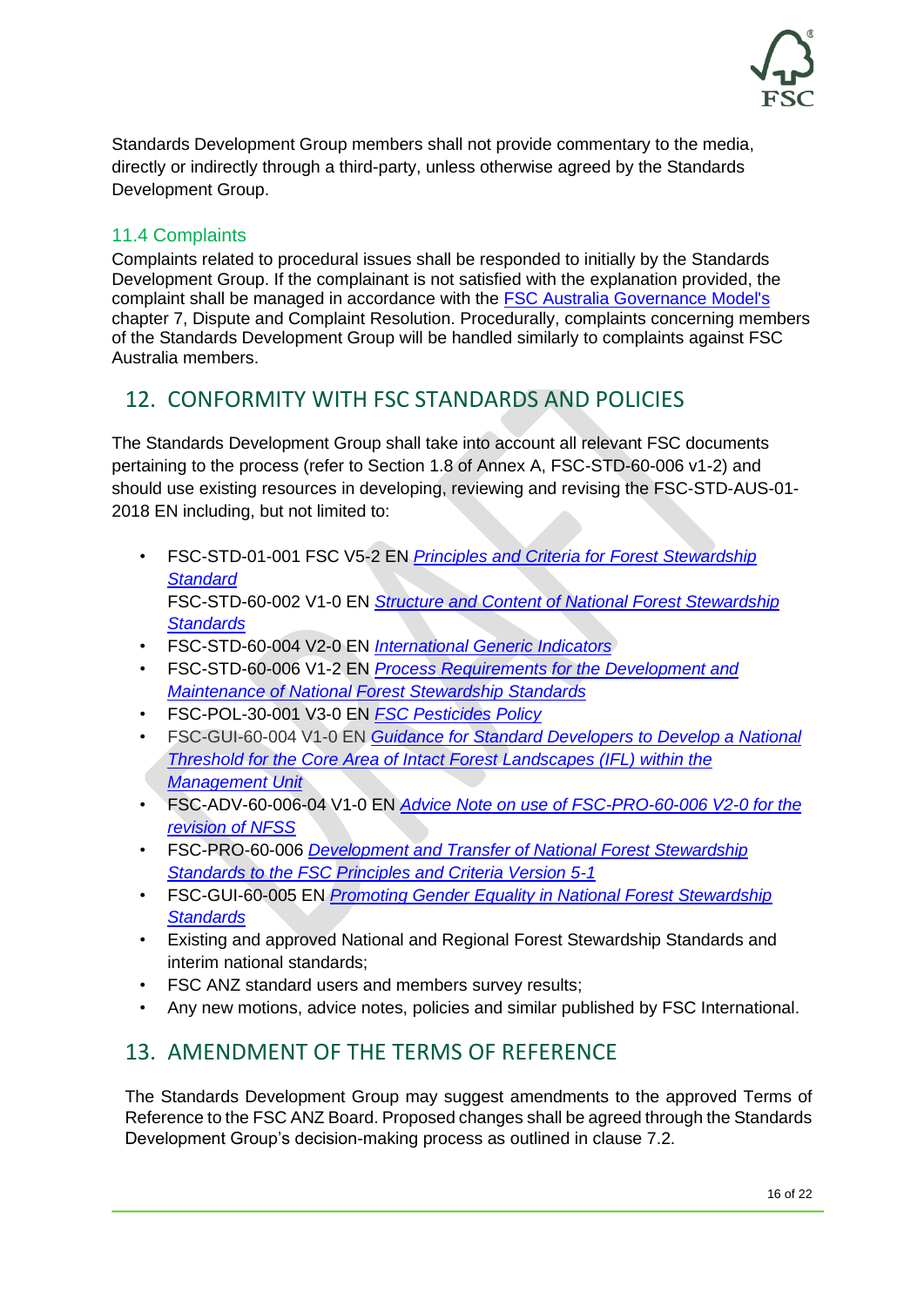

# 14. APPROVAL OF THE TERMS OF REFERENCE

These Terms of Reference were approved by the Standards Development Group in their meeting on xx/xx/xxxx as reflected in the minutes from this meeting.

#### 15. ENDORSEMENT AND COMMITMENT TO THE TERMS OF **REFERENCE**

Each member of the Standards Development Group shall sign Annex C endorsing and committing to these Terms of Reference. The Facilitator will be responsible for ensuring each member has completed the Declaration, which will be held as part of the Standards Development Group's records.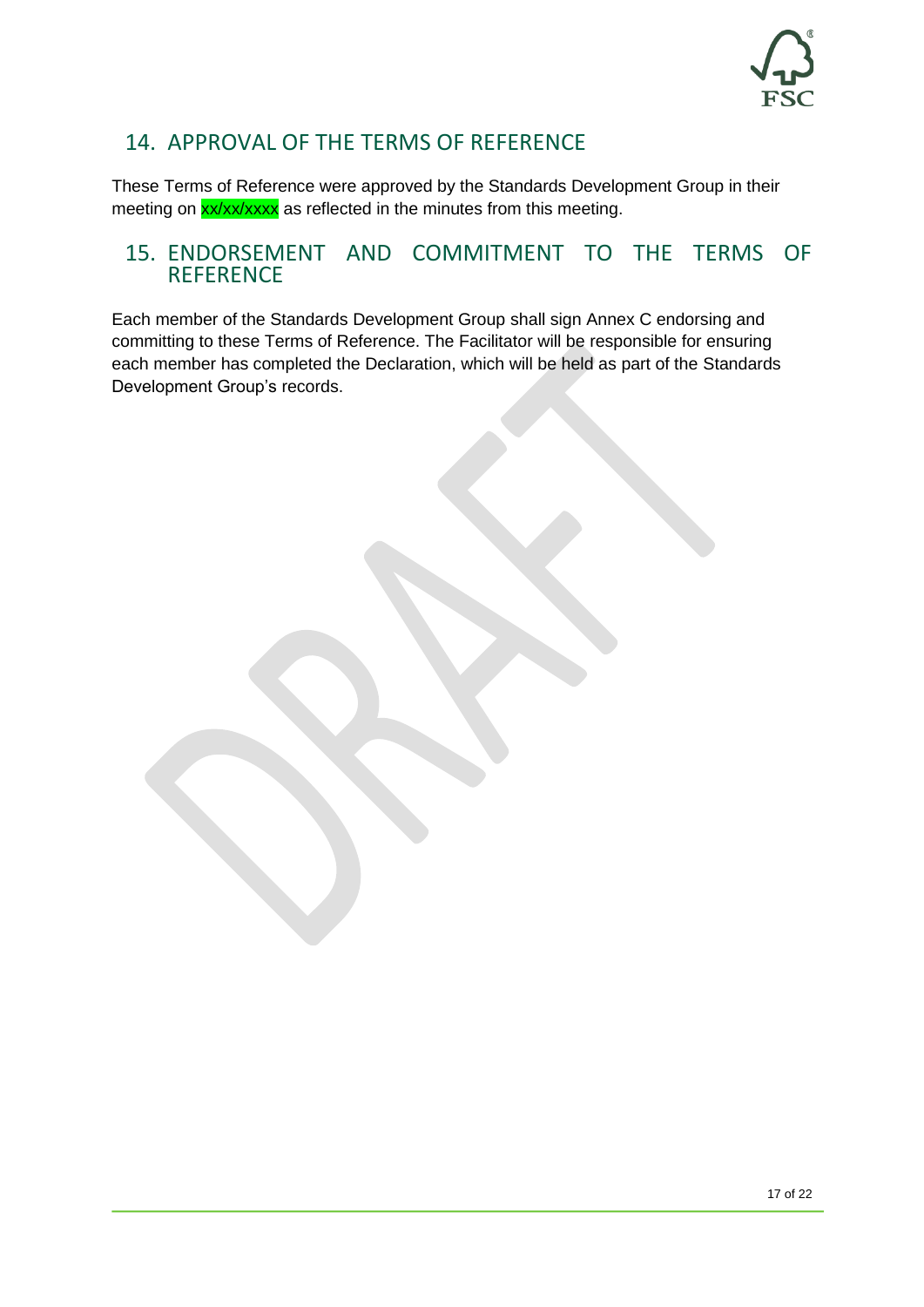

# Annex A: Composition of the Standards Development Group

Any changes to the composition of the Standards Development Group will updated on the FSC ANZ website for the standard revision process.

| <b>Name</b> | Organisation (if applicable) |
|-------------|------------------------------|
|             | Economic chamber             |
|             |                              |
|             |                              |
|             |                              |
|             | Environmental chamber        |
|             |                              |
|             |                              |
|             |                              |
|             | Social chamber               |
|             |                              |
|             |                              |
|             |                              |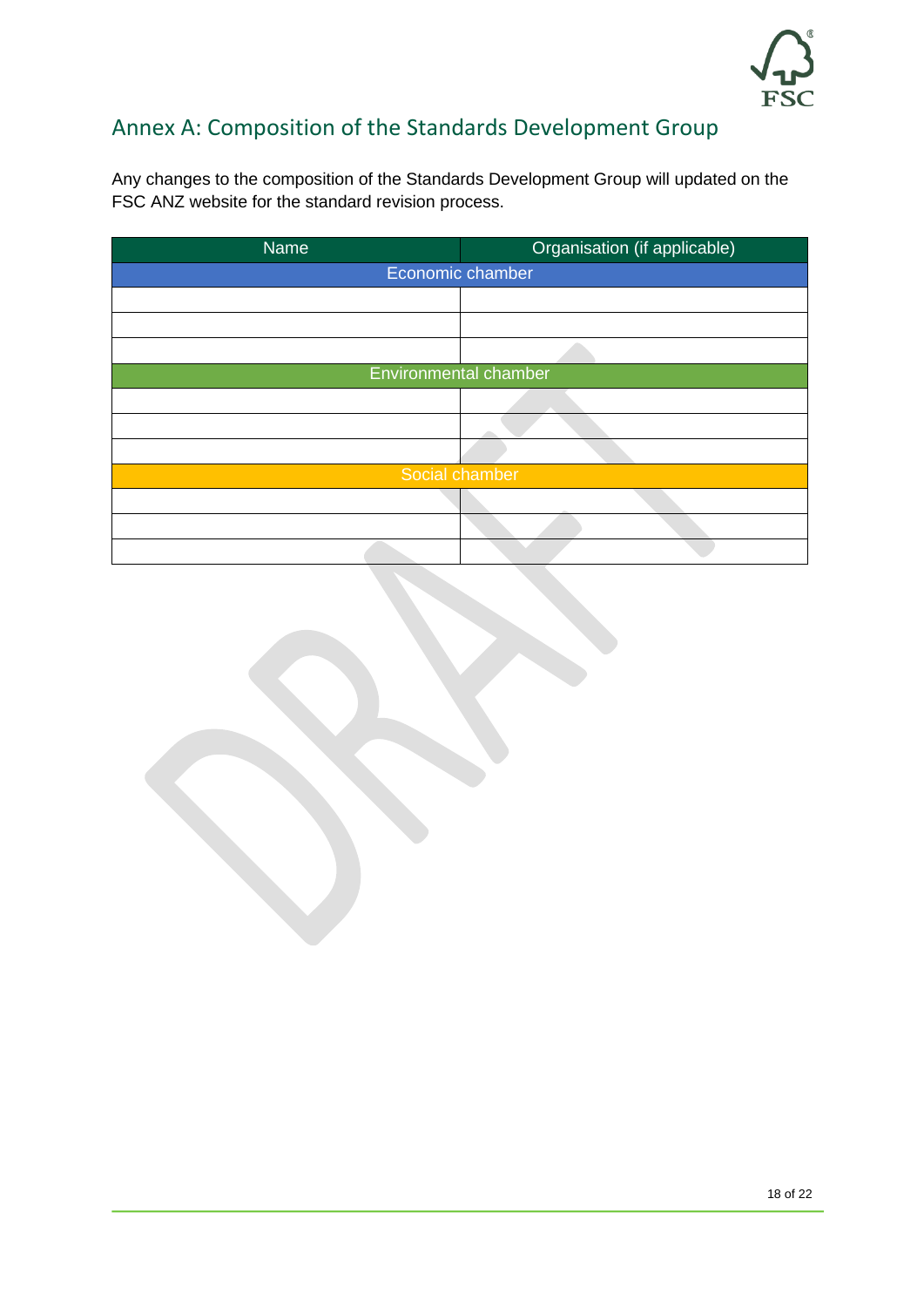

# Annex B: Standards Development Group Expenses Policy

This policy sets out procedures to be followed in the reimbursement of the Standards Development Group's travel expenses incurred on behalf of FSC ANZ as well as the procedure for payments of an honorarium to Standards Development Group members.

#### **Policy**

The Standards Development Group may submit claims for reimbursement of reasonable expenses accrued while undertaking their duties as Standards Development Group members. Expenses should be kept to a minimum, using the most economical means in keeping with moderate standards, and bearing in mind the limited funds available to FSC ANZ for meeting expenses and the not-for-profit nature of the organisation.

#### **Procedures**

- 1. FSC ANZ will not reimburse for:
	- Expenses claimed as a tax deduction.
	- Expenses normally recoverable from a third party.
	- Claims for purchases that are required to be made under a FSC ANZ purchase order.
	- Expenses that are not incurred for approved FSC ANZ purposes.
	- Late payment interest on credit cards.
	- Parking, traffic, or other fines and penalties.
- 2. For transport expenses:
	- The Standards Development Group will be reimbursed for the most direct and economical mode of travel available, considering all of the circumstances. Expenses may include economy class flights, airport buses and public transport tickets. Taxis may be used where travel is at night, or public transport is impractical.
	- The Standards Development Group will not be reimbursed for additional costs incurred by taking indirect routes or making stopovers for personal reasons.
	- Use of a Standards Development Group member's own vehicle for FSC ANZ related travel will be reimbursed by way of an all-inclusive mileage allowance at ATO rates.
	- Trip cancellation insurance will be reimbursed.
- 3. Honorarium and Volunteer status:
	- Where a Standards Development Group member is not a paid representative of an organisation, the member participates on a voluntary basis. Any payment of an honorarium shall not be construed as representing an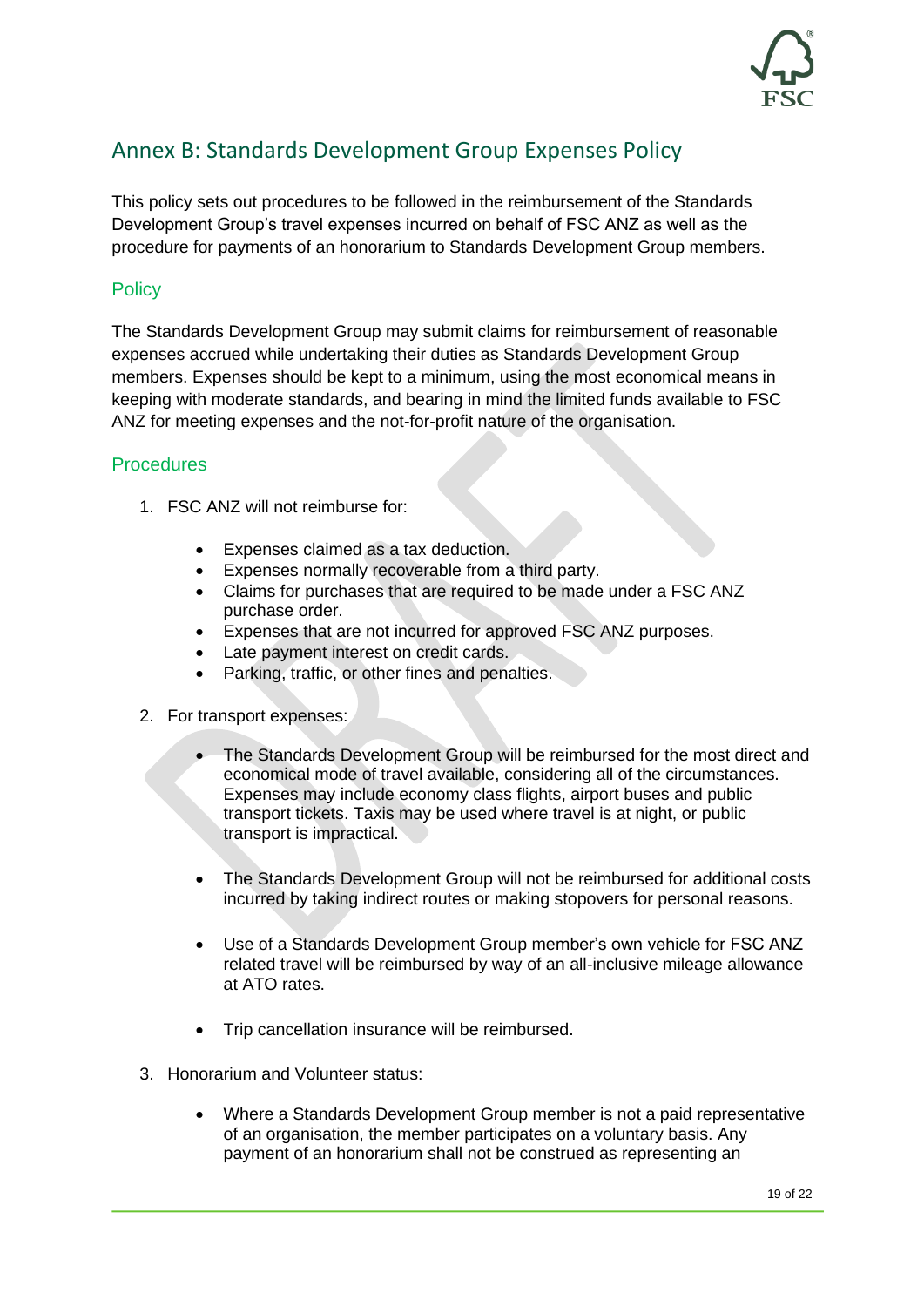

employment, or relationship of principal and contractor, between FSC ANZ and the individual.

- The payment of an honorarium is made by FSC ANZ to thank the relevant member for their participation and is not intended to compensate for time spent on FSC ANZ matters.
- The honorarium is \$400 per day for formal face-to-face Standards Development Group meetings. All other participation will be voluntary unless otherwise agreed.
- FSC ANZ will ensure that the aforementioned volunteer who is paid an honorarium is included on relevant insurance policies to cover associated risks and liabilities involved with participation in the Standards Development Group on behalf of FSC ANZ.
- Calculation and distribution of honorarium will take into account Australian taxation guidelines: [https://www.ato.gov.au/non-profit/your-workers/your](https://www.ato.gov.au/non-profit/your-workers/your-volunteers/)[volunteers/.](https://www.ato.gov.au/non-profit/your-workers/your-volunteers/)
- Individual Standards Development Group members receiving an honorarium will be responsible for determining their own obligations regarding declaration of any received payments to the ATO.
- 4. For accommodation:
	- The Standards Development Group will be reimbursed for moderate accommodation expenses, considering all of the circumstances. Generally, the maximum amount payable will be up to A\$180 per night, but in some locations or at peak times this may be increased.
	- The Standards Development Group will not be reimbursed for items of a personal nature charged to a hotel account.
- 5. For meals:
	- The Standards Development Group will be reimbursed for reasonable and appropriate meal expenses actually incurred while on FSC ANZ business upon representation of a receipt or other valid documentation.
	- Meals will be compensated at a maximum rate of \$50 per full day. Individual meal allowances will be compensated at a maximum rate of \$15 for breakfast, \$20 for lunch, and \$25 for dinner.
- 6. Reimbursement of reasonable but unauthorised expenses may be made on an ex gratia basis.
- 7. Advance payments may be authorised where appropriate. Such payments will be subtracted from the amount of any later reimbursements. If expenditure is not for whatever reason incurred then any advance payments made, or any unspent portion of such payments, must be returned.
- 8. Except where per diem payments have been authorised, Standards Development Group members incurring authorised expenditure must wherever possible receive and retain receipts, invoices, vouchers, tickets, or other evidence of such expenditure.
- 9. Standards Development Group members incurring authorised expenditure must submit requests for reimbursement to the FSC ANZ's Administration Officer with a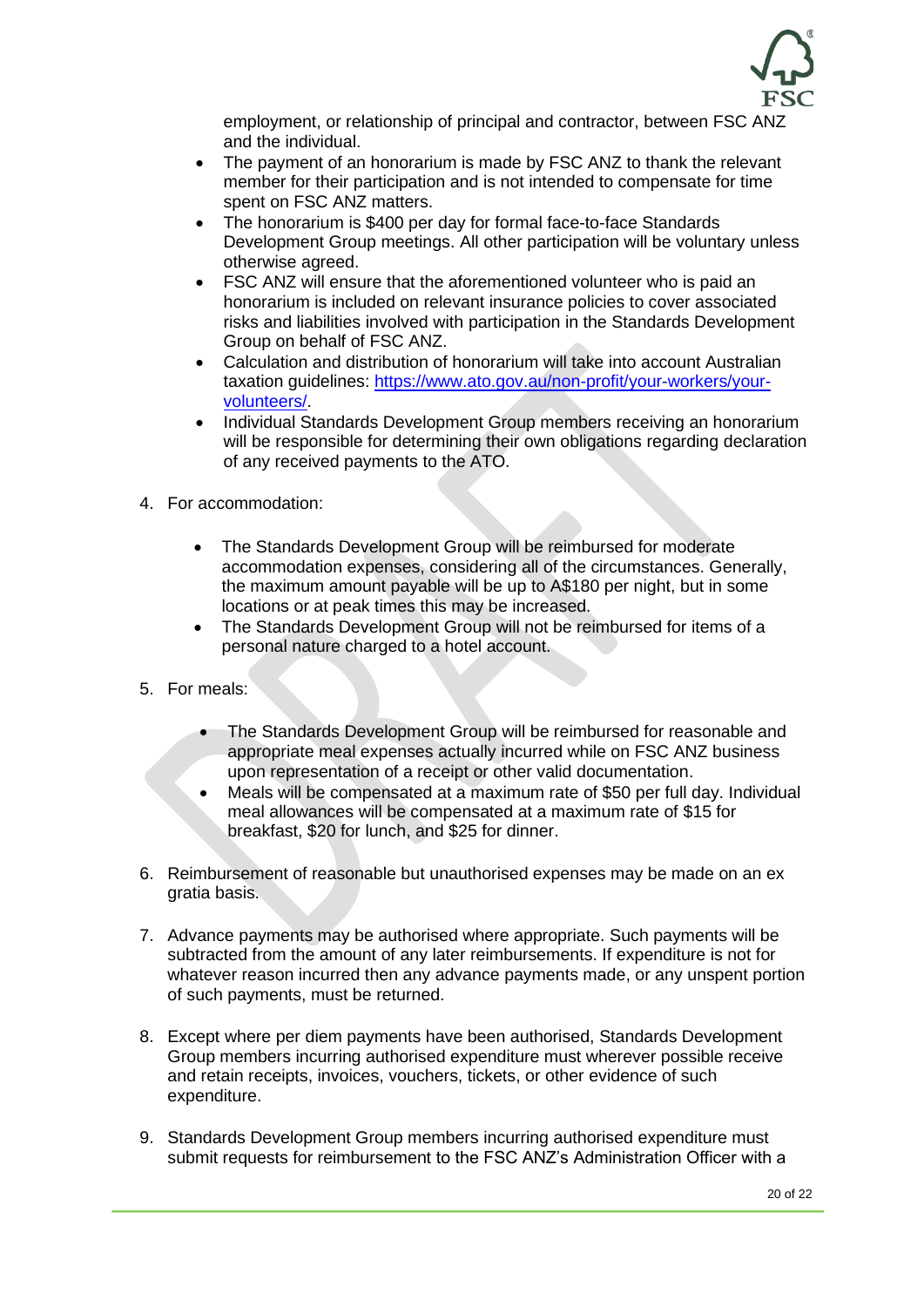

copy to the Standards Development Group Facilitator leading the revision process describing the nature and purpose of the expenses and including all receipts. Requests may be submitted by email if required, including scanned copies of receipts.

- 10. The Facilitator and FSC ANZ Accountant are responsible for determining if the expenses being claimed are reasonable given the circumstances, and for ensuring they are charged against the appropriate account, and that any requirements under the Fringe Benefits Tax legislation have been met.
- 11. Claims that have not been properly prepared, authorised, or supported by adequate documentation will be returned to the claimant and the reasons will be given for not processing the claim.